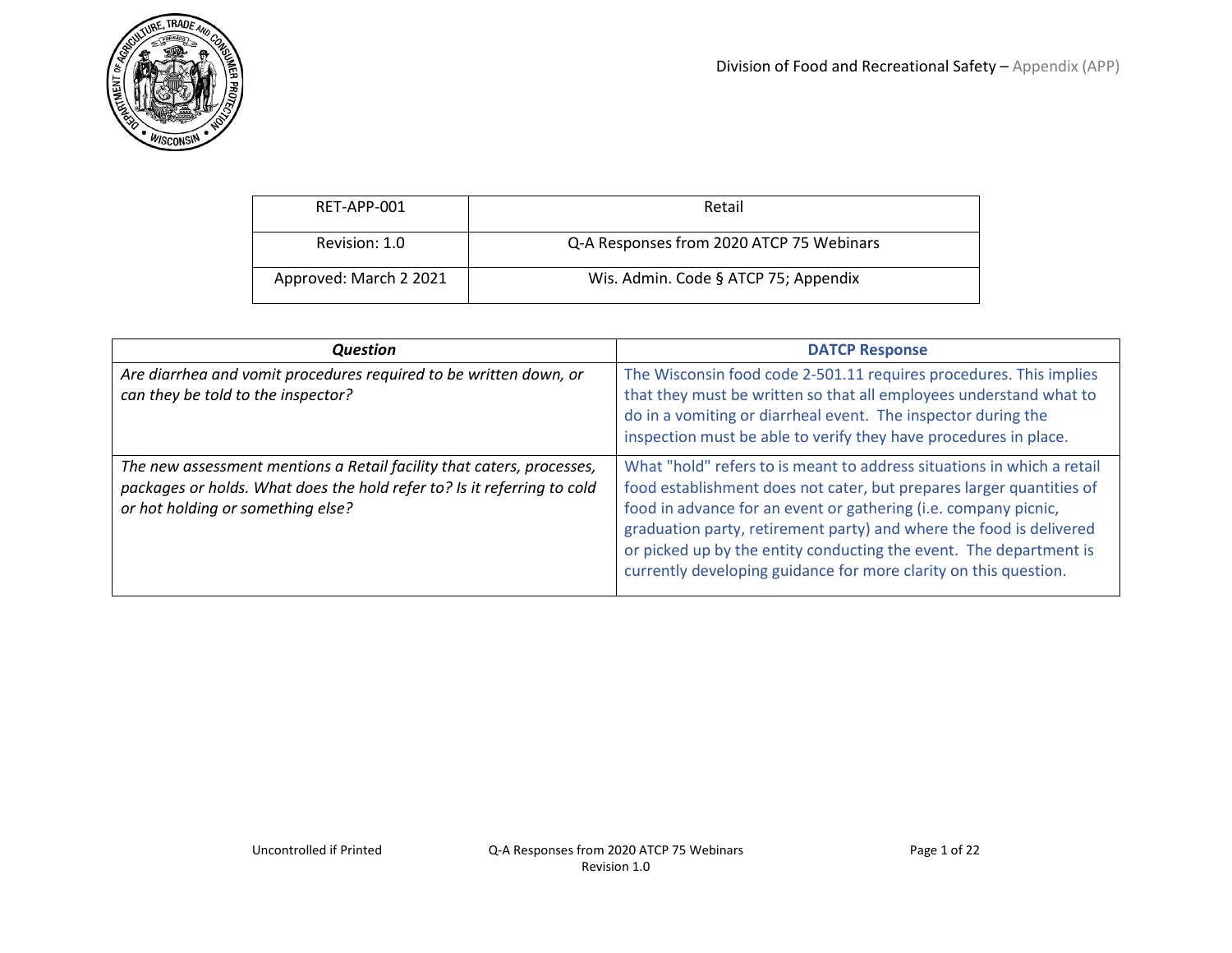| Regarding the removal of (C) from 5-203.11 allowing approval of<br>chemical treated towelettes in lieu of a hand wash sink. We have<br>several vendors at a market (approx. 11) that scoop bulk, non-TCS<br>food into bags per customer request using gloves and scoops that we<br>have issued these approval to. These vendors only operate on the<br>weekend Sat and Sun. The buildings they operate out of do not have<br>plumbing available for all vendors. Two Questions: 1) Are these<br>approvals now null and void because of the code change and 2) If null<br>and void and moving forward with new vendors, are they going to | Any approvals already in place, will be allowed to continue, this<br>change is effective for new operations after the effective date of the<br>rule. Any new operations must meet the new food code<br>requirements or apply for a variance.                                                                                 |
|------------------------------------------------------------------------------------------------------------------------------------------------------------------------------------------------------------------------------------------------------------------------------------------------------------------------------------------------------------------------------------------------------------------------------------------------------------------------------------------------------------------------------------------------------------------------------------------------------------------------------------------|------------------------------------------------------------------------------------------------------------------------------------------------------------------------------------------------------------------------------------------------------------------------------------------------------------------------------|
| need to apply for a variance to the food code if they want to use only<br>chemically treated towelettes? Having them install a portable hand<br>washing station is going to be a huge expense for these vendors.                                                                                                                                                                                                                                                                                                                                                                                                                         |                                                                                                                                                                                                                                                                                                                              |
| Are the hand wash sinks using the 4th compartment of the warewash<br>sink still grandfathered in as long as there is no ownership change of<br>the license?                                                                                                                                                                                                                                                                                                                                                                                                                                                                              | This applies to all retail food establishments. At a new license or<br>change of operator, a separate, conveniently located, handwashing<br>sink is required at all necessary locations: food preparation, food                                                                                                              |
| Are the handwash sinks using the fourth compartment of the<br>warewash sink still grandfathered in, as long as there is no ownership<br>or change of license?                                                                                                                                                                                                                                                                                                                                                                                                                                                                            | dispensing, and warewashing areas. This has been a requirement in<br>the rule for 20 years now. Existing operations before the effective<br>date of the rule are allowed to continue as previously approved. If the<br>handwashing set-up was approved previously and there has been no                                      |
| Chapter 5-Water, Plumbing and Waste. The hand wash exemption<br>for a four-compartment sink has been removed (5-205.11 (B). Will this<br>be enforced in 2021 to all businesses or only to new construction?                                                                                                                                                                                                                                                                                                                                                                                                                              | other change, they are allowed to continue its use. If however, during<br>inspection, you find that a pre-wash sink is unavailable for<br>handwashing, they will be required to install a handwashing sink.<br>New operations still have the ability to apply for a variance in unusual<br>circumstances with justification. |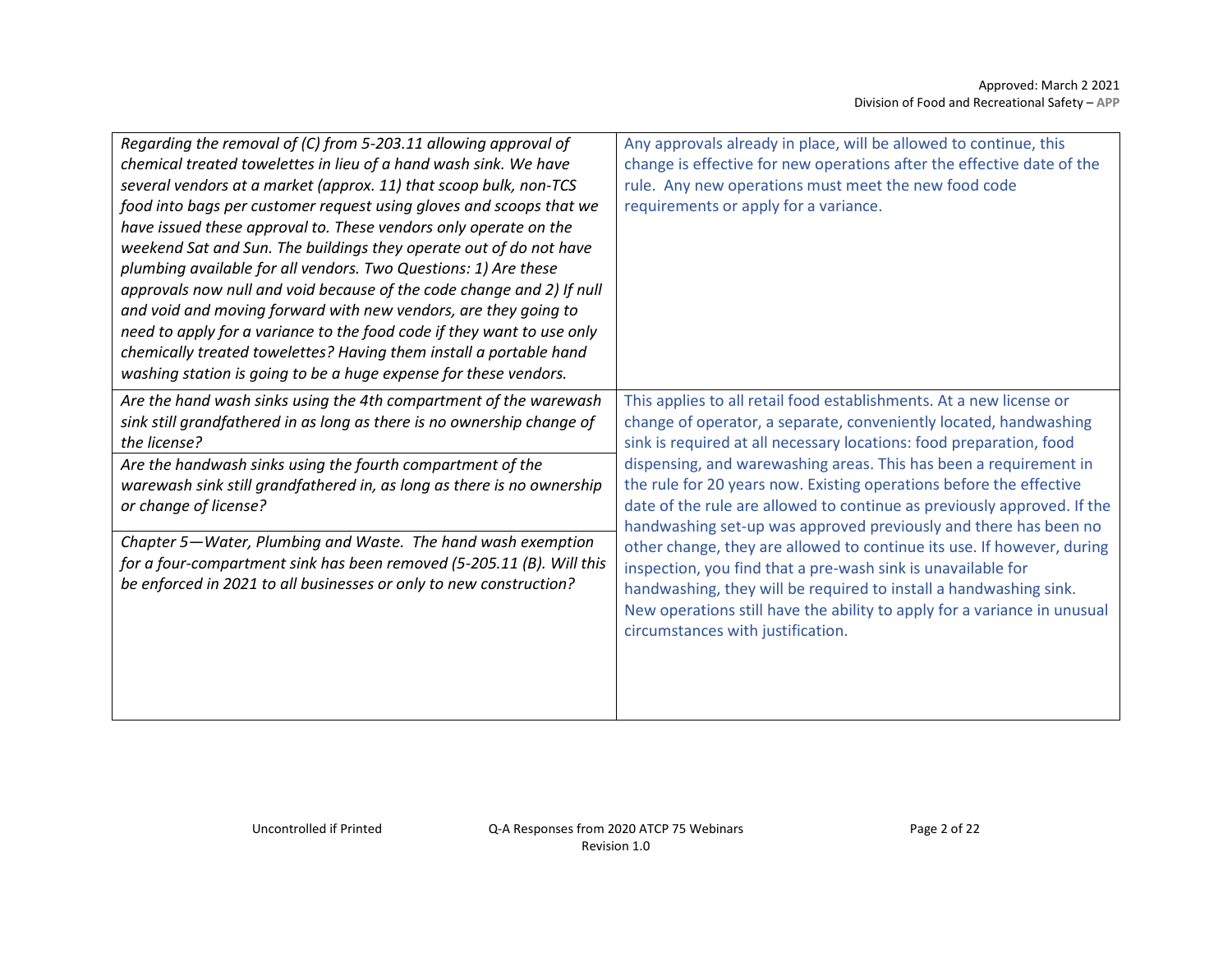| With the change to 2-301.15 Where to wash, are all existing food<br>establishments that are still using the first compartment of a 4-<br>compartment sink for handwashing, required to add a separate hand<br>sink at this time? Does the same apply to sinks in bar areas that still<br>have four compartment sinks and no separate hand sink?          |                                                                                                                                                                                                                                                                                                                                                                                                                                                                                                                                                       |
|----------------------------------------------------------------------------------------------------------------------------------------------------------------------------------------------------------------------------------------------------------------------------------------------------------------------------------------------------------|-------------------------------------------------------------------------------------------------------------------------------------------------------------------------------------------------------------------------------------------------------------------------------------------------------------------------------------------------------------------------------------------------------------------------------------------------------------------------------------------------------------------------------------------------------|
| Have you had an opportunity to discuss if a cappuccino machine only<br>facilities will require a CFM? Yes, this was a good question that<br>recently came up the other day on, was the intent to have retail food<br>establishments not serving meals with only a cappuccino machine, are<br>they going to be required to have a certified food manager? | The Department is developing guidance.                                                                                                                                                                                                                                                                                                                                                                                                                                                                                                                |
| Someone is hired to provide pig roasting services for a party. If the<br>person hired brings the pig, is this a contract cook or a caterer? If the<br>person hired does not bring the pig, is this a contract cook or caterer?                                                                                                                           | If the person is hired to prepare the pig for the group, he is<br>considered a contract cook. The contract cook does not transport any<br>food or portion of a meal from one location to another. However,<br>the Department understands that the contract cook may have<br>specialized equipment to handle large quantities of meat so that<br>person may be allowed to pick up a carcass, purchased in advance by<br>the contractor, and transport it to the event. A contract cook may<br>only bring specialized tools and equipment to the event. |
| Where are the exceptions to needing a CFPM listed in ATCP 75 or the<br>food code? In the webinar it mentioned these exceptions? (Serving<br>meals but only prepackaged meals, not serving meals and selling only<br>packaged foods or fresh fruits and vegetables, transient Retail Food<br><b>Establishment and micro markets)</b>                      | 12-101.11 indicates the exemptions for a certified food protection<br>manager and ATCP 75.44 identifies the exemption for micro markets.                                                                                                                                                                                                                                                                                                                                                                                                              |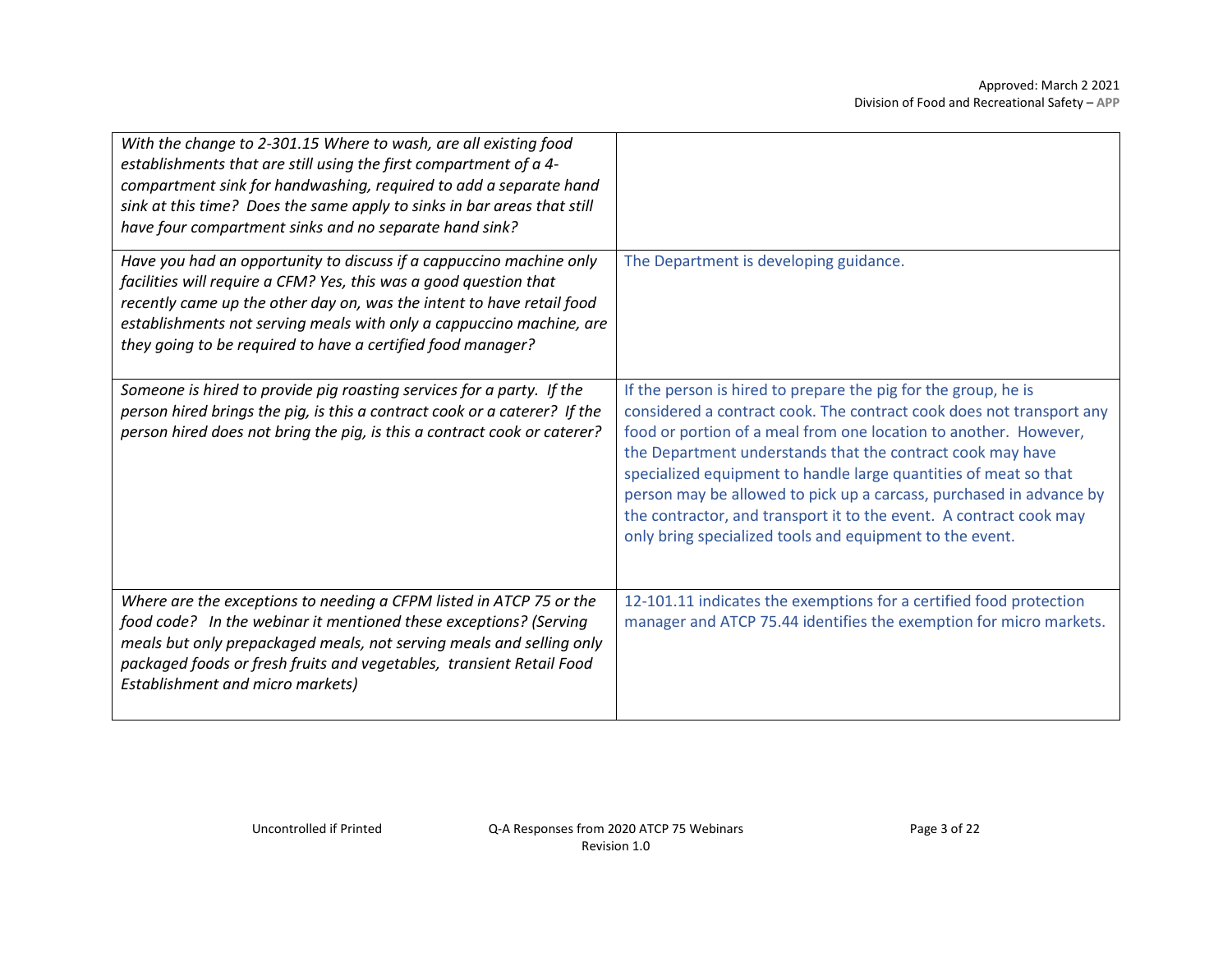| What procedure and time line will DATCP follow to transition to the<br>new licensing fee structure? Please answer the question for both<br>existing facilities that are licensed the old way and for new facilities.<br>Timeline for doing assessments, timeline for changing categories, are<br>you reimbursing or collecting difference in cost of license? | The new assessment and fee structure will take effect the end of<br>January/beginning of February. This will apply to existing<br>establishments and new establishments as this functionality will not<br>be available in HealthSpace until that time. The timeline for<br>conducting assessments can be either done immediately after<br>implementation in January/February or during your routine<br>inspection. The department is following the latter process.                                                          |
|---------------------------------------------------------------------------------------------------------------------------------------------------------------------------------------------------------------------------------------------------------------------------------------------------------------------------------------------------------------|-----------------------------------------------------------------------------------------------------------------------------------------------------------------------------------------------------------------------------------------------------------------------------------------------------------------------------------------------------------------------------------------------------------------------------------------------------------------------------------------------------------------------------|
| In 75.01(3) it states existing facilities or equipment that were in use<br>before 10/25/20. Does this only apply to those existing as a retail<br>food establishment, or does it also apply to those existing as a food<br>processor (or their equipment) changing to a retail food<br>establishment?                                                         | This applies to all retail food establishments. Equipment needs to be<br>evaluated for use, capacity, and equipment standards. Equipment,<br>for instance, in food processing plants or meat establishments, may<br>meet food code standards but not be ANSI approved. The equipment<br>should be evaluated by the Department's equipment committee for<br>continued use and approval.                                                                                                                                      |
| Are there significant content changes reflected in the 9/20 version of<br>the employee health reporting agreement? Should food service staff<br>be reviewing and re-signing the form due to these updates?                                                                                                                                                    | Employee illness agreements meet the verifiable documentation<br>requirements for the person in charge. This should not be looked at<br>as a one-and-done requirement. These should be reviewed and<br>signed when refresher training occurs. There are changes with the<br>inclusion of Salmonella non-typhoidal and the exclusion and<br>restriction requirements from 48 hours to 24 hours. These changes<br>alone are significant enough to have a refresher training and<br>re-signing of employee illness agreements. |
| 4-602.11 Equipment Food Contact Surfaces and Utensils. The added<br>language states the equipment and utensil shall be cleaned to remove<br>known allergens. Please explain how this is achieved?                                                                                                                                                             | Upon further review, this section referring to the removal of allergens<br>was not included in the revised version of the food code. This will be<br>revisited during the next rule revision.                                                                                                                                                                                                                                                                                                                               |
| Can a CFPM prepare pasties in a moderate complexity kitchen to<br>freeze, then transport frozen pasties to the very small complexity<br>licensed bakery at another location under the same license holder to<br>be heated and sold?                                                                                                                           | If the entity holds a retail license at the processing facility and makes<br>retail sales at that location, they may freeze meat pasties, and<br>transport them to another location that they own under the same<br>license holder/entity. This is an activity that does not require a meat<br>establishment license per FSIS guidance.                                                                                                                                                                                     |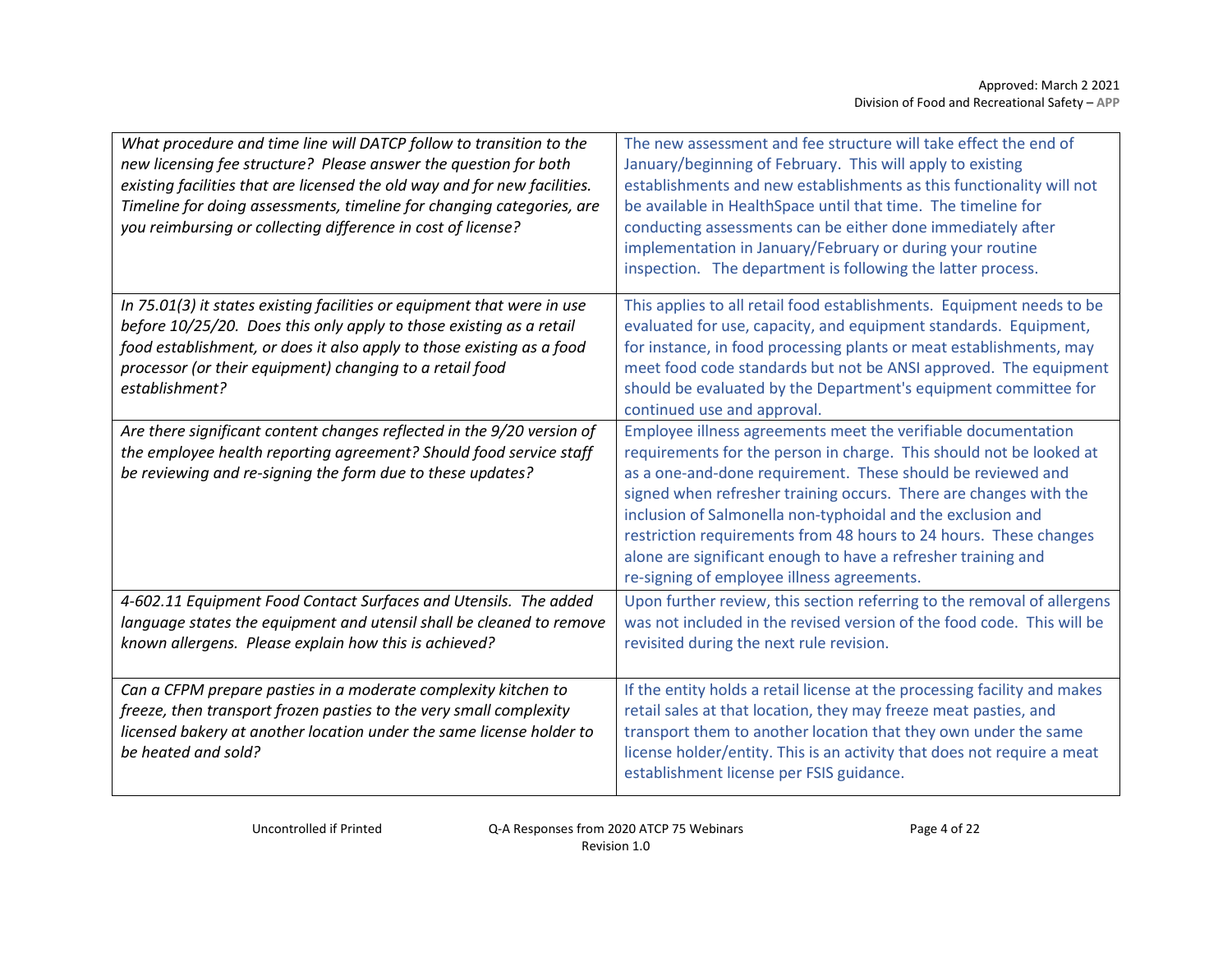| Will sesame be added or required as an allergen, given the new<br>guidance from the FDA, their press announcement?                                                                                                                                                  | We will await guidance from the FDA.                                                                                                                                                                                                                                                                                                                                                                                                                                                                                                                                                                                                                                                                                                                                                                     |
|---------------------------------------------------------------------------------------------------------------------------------------------------------------------------------------------------------------------------------------------------------------------|----------------------------------------------------------------------------------------------------------------------------------------------------------------------------------------------------------------------------------------------------------------------------------------------------------------------------------------------------------------------------------------------------------------------------------------------------------------------------------------------------------------------------------------------------------------------------------------------------------------------------------------------------------------------------------------------------------------------------------------------------------------------------------------------------------|
| Can you explain more about the wild mushroom expectations? Who<br>will be approving each establishment and what are the parameters<br>for approval. Additionally, when would they be expected to have a<br>food processing plant license rather than this approval? | The expectation is that operators that serve wild mushrooms in their<br>establishments must be approved to do so. The Department is<br>currently developing an approval that would consist of<br>documentation provided to the inspector and that either the<br>operator or the person providing the wild mushrooms would receive<br>a certificate for training in wild mushroom identification. Currently,<br>however, no wild mushroom certification training is offered in<br>Wisconsin.<br>The Department is working with several partners to have a wild<br>mushroom course offered in Wisconsin. In the meantime, the<br>Department will come out shortly with an interpretive memo. If this<br>is not resolved by the next code revision, it will be addressed through<br>the rulemaking process. |
| Does either webinar pertain to B&B innkeepers?                                                                                                                                                                                                                      | B&B operations are not covered in the Wisconsin Food Code. They<br>have their own specific requirements. This will be addressed in the<br>B&B rule when updated in the future. When reviewing temperature<br>requirements during B&B inspections, it is highly encouraged that<br>operators follow the Food Code because this is the best established<br>science for food safety.                                                                                                                                                                                                                                                                                                                                                                                                                        |
| If we are requiring procedures for vomit and diarrhea cleanup, are<br>there specifics the operators need to have for this? The Code states<br>that procedure shall address the specific actions employees must take<br>to minimize the spread of contamination.     | The Department has created multiple documents that are in the<br>review process. If you go to the FDA 2013 Food Code, the Public<br>Health Reasons, the citation is 2-501.11. They have a very good<br>discussion on what they expect and what the retail food<br>establishment should have in place.                                                                                                                                                                                                                                                                                                                                                                                                                                                                                                    |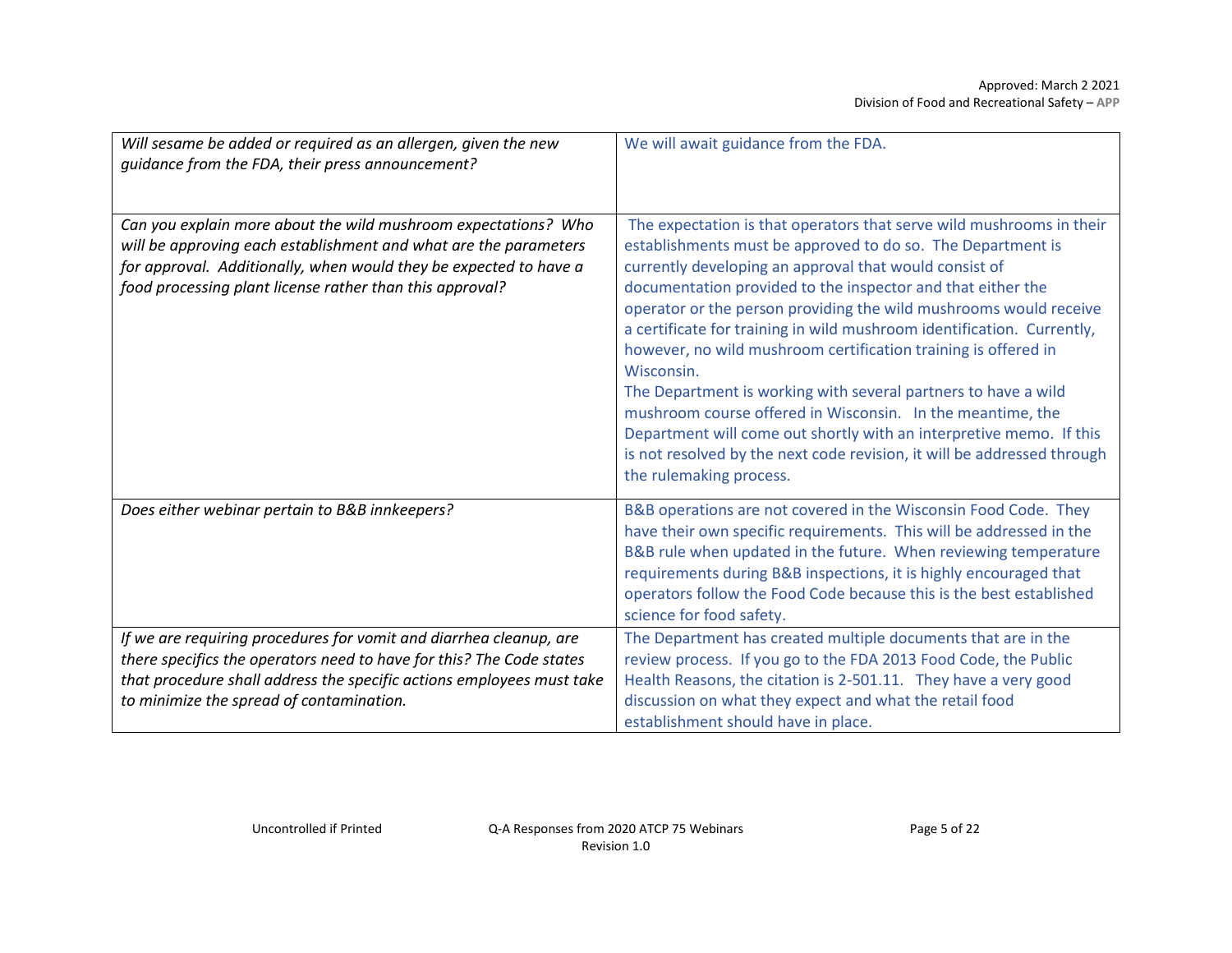| Where can we find the new fee structure on SharePoint? The fee<br>structure itself is not located on SharePoint.                                                                                                                                                                                                            | It's actually in the rule itself. If you go to ATCP 75, and you go to the<br>section that talks about fees, that section explains the fee structure.<br>That section also covers what facilities are called, as well as the<br>assessment and how the assessment tool works.                                                                                                                                                                                                                                                                                                                                                                                                                                                                               |
|-----------------------------------------------------------------------------------------------------------------------------------------------------------------------------------------------------------------------------------------------------------------------------------------------------------------------------|------------------------------------------------------------------------------------------------------------------------------------------------------------------------------------------------------------------------------------------------------------------------------------------------------------------------------------------------------------------------------------------------------------------------------------------------------------------------------------------------------------------------------------------------------------------------------------------------------------------------------------------------------------------------------------------------------------------------------------------------------------|
| Now that separate handwashing sinks are required of existing<br>operators that used to be allowed to use four compartment sinks with<br>approval, how will this process be handled? Will it be a three peat<br>situation? Conditional License? Or something else. Consistency<br>throughout the state on this is important. | Existing operations before the effective date of the rule are allowed<br>to continue as previously approved. If the handwashing set-up was<br>approved previously and there has been no other change, they are<br>allowed to continue its use. If however, during inspection, you find<br>that a pre-wash sink is unavailable for handwashing, they will be<br>required to install a handwashing sink. They have the ability to apply<br>for a variance in unusual circumstances with justification. If denied,<br>orders are to be written to provide a separate hand wash sink. If not<br>provided within the specified timeframe, the operator's license may<br>be placed in a conditional status, and we would follow normal<br>compliance procedures. |
| Please provide a fact sheet to describe contract cooks, personal chefs<br>and caterers.                                                                                                                                                                                                                                     | Good idea, thanks for the suggestion. We forwarded it to the fact<br>sheet committee. A fact sheet has been developed and is in the<br>review process.                                                                                                                                                                                                                                                                                                                                                                                                                                                                                                                                                                                                     |
| A continental breakfast at a hotel has hard boiled eggs requiring cold<br>hold. Is this considered a meal?                                                                                                                                                                                                                  | Packaged foods are considered retail items, bulk eggs are intended<br>for immediate consumption. Review all the food offerings on the food<br>bar, and use the 51/49 rule to determine if it's a serving meals or not<br>serving meals facility.                                                                                                                                                                                                                                                                                                                                                                                                                                                                                                           |
| Back to the continental breakfast and the bagged boiled eggs. The<br>eggs come in bags of 10, and from what I saw, are always in some<br>kind of display, not in the bag. So a continental breakfast that serves<br>this type of product would be a retail food facility serving meals?                                     | Answer provided above.                                                                                                                                                                                                                                                                                                                                                                                                                                                                                                                                                                                                                                                                                                                                     |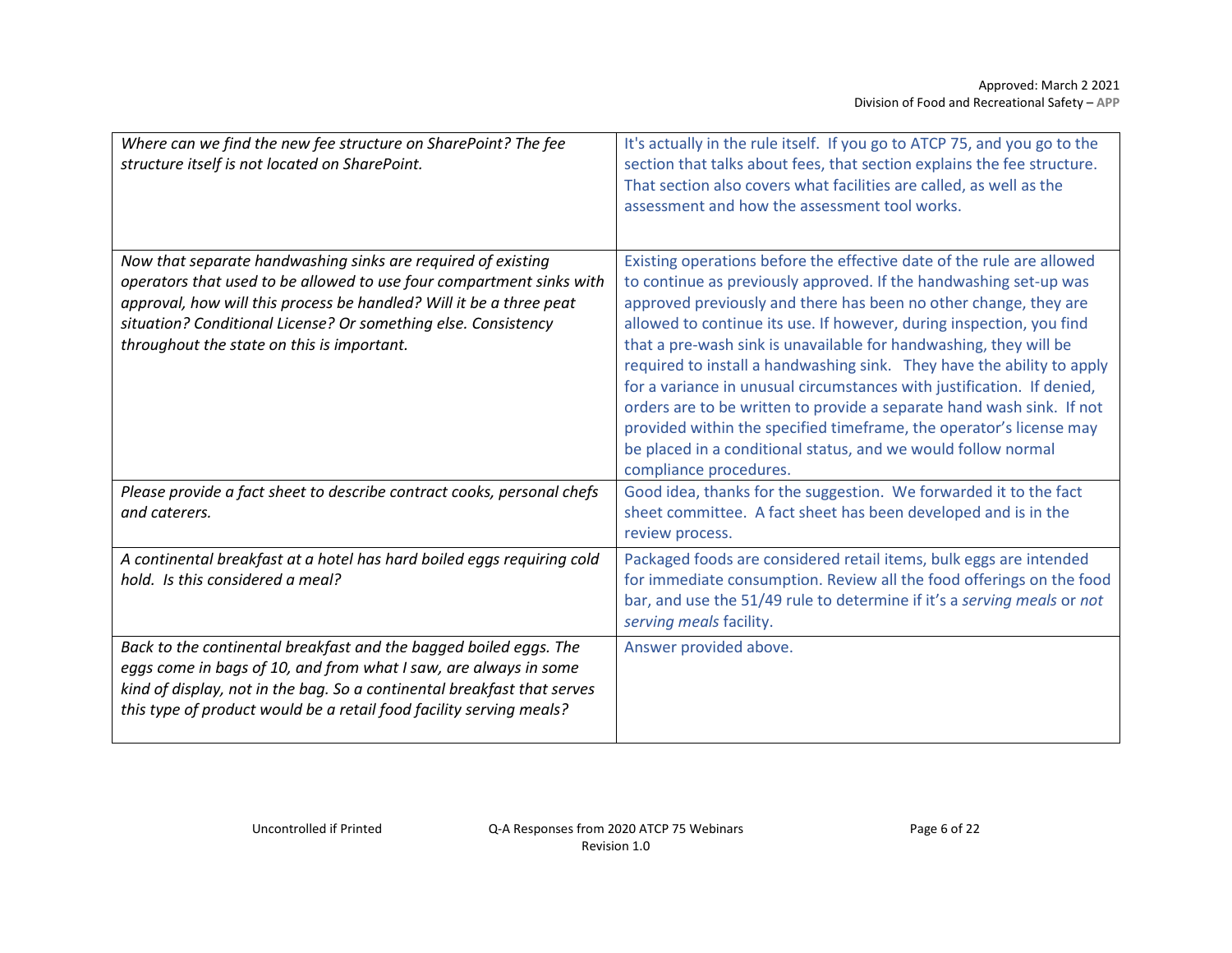| In 75.02 it does not read exempt from the license, but not the rule. 75<br>and/or WFC cannot be enforced at a retail food establishment that is<br>not licensed or inspected, correct? Also a food processor with retail<br>less than 25% would not fall under 75 and/or WFC either, only ATCP<br>70.<br>In regards to the handwashing sinks being separate in existing<br>facilities again, what if the facility has a dishwasher and a three<br>compartment sink, but the three compartment sink has been verbally<br>approved in the past for handwashing on one end of the three<br>compartment sink, no uses in the middle and food prep on the other<br>end. Would this facility now be required to install a separate<br>handwashing sink? To clarify, if the facility dishwasher was not<br>working, the facility would be required to close and three<br>compartment sink was only allowed for the handwashing/food prep<br>uses noted in this question. | ATCP 75 and the Food Code both indicate that the rule applies<br>whether you hold a license or not. This is also backed up in Statute<br>under 97.12, which gives the Department authority over any food<br>that is adulterated, possibly contaminated, or injurious to public<br>health.<br>We have two non-conforming issues here: Food preparation in a<br>three compartment sink and handwashing in a three compartment<br>sink. Both of those are no longer acceptable practices. Discussions<br>should be had on replacing the three compartment sink with a<br>separate hand wash and food preparation sink or a variance may be<br>submitted. All approvals must be written and documented. |
|-------------------------------------------------------------------------------------------------------------------------------------------------------------------------------------------------------------------------------------------------------------------------------------------------------------------------------------------------------------------------------------------------------------------------------------------------------------------------------------------------------------------------------------------------------------------------------------------------------------------------------------------------------------------------------------------------------------------------------------------------------------------------------------------------------------------------------------------------------------------------------------------------------------------------------------------------------------------|-----------------------------------------------------------------------------------------------------------------------------------------------------------------------------------------------------------------------------------------------------------------------------------------------------------------------------------------------------------------------------------------------------------------------------------------------------------------------------------------------------------------------------------------------------------------------------------------------------------------------------------------------------------------------------------------------------|
| Please provide a fact sheet for the wholesale meat exemptions.                                                                                                                                                                                                                                                                                                                                                                                                                                                                                                                                                                                                                                                                                                                                                                                                                                                                                                    | This also a good idea. Thanks for the suggestion. A fact sheet is in<br>the document review process.                                                                                                                                                                                                                                                                                                                                                                                                                                                                                                                                                                                                |
| The webinar indicated operators must clean and sanitize to remove<br>allergens and cited 4-602.11. Where in the new food code does it<br>specifically say cleaning and sanitizing must be adequate to remove<br>allergens?                                                                                                                                                                                                                                                                                                                                                                                                                                                                                                                                                                                                                                                                                                                                        | Thanks for bringing this to our attention. In approval process of the<br>final rule, it appears that this provision was accidently deleted.                                                                                                                                                                                                                                                                                                                                                                                                                                                                                                                                                         |
| The new code indicates grab n go sandwiches (whether held hot or<br>cold) are not a meal. Are grab n go sandwiches not a meal whether<br>they are assembled at the retail food establishment or obtained pre-<br>packaged by the food establishment? Are grab n go pizza slices also<br>not a meal?                                                                                                                                                                                                                                                                                                                                                                                                                                                                                                                                                                                                                                                               | Correct. If the sandwich is packaged, whether done by the food<br>establishment or from a food processor and put out for display as a<br>grab-and-go item, this is not considered a meal. That product would<br>fall under RFE-not serving meals category. The same applies to grab-<br>and-go pizza slices, if packaged. Again, you must review the entire<br>operation and apply the 49/51 rule to determine the appropriate<br>license.                                                                                                                                                                                                                                                          |
| The correct appendix for the Code now is July 2020 number 775                                                                                                                                                                                                                                                                                                                                                                                                                                                                                                                                                                                                                                                                                                                                                                                                                                                                                                     | Correct. I believe that is the version that I have.                                                                                                                                                                                                                                                                                                                                                                                                                                                                                                                                                                                                                                                 |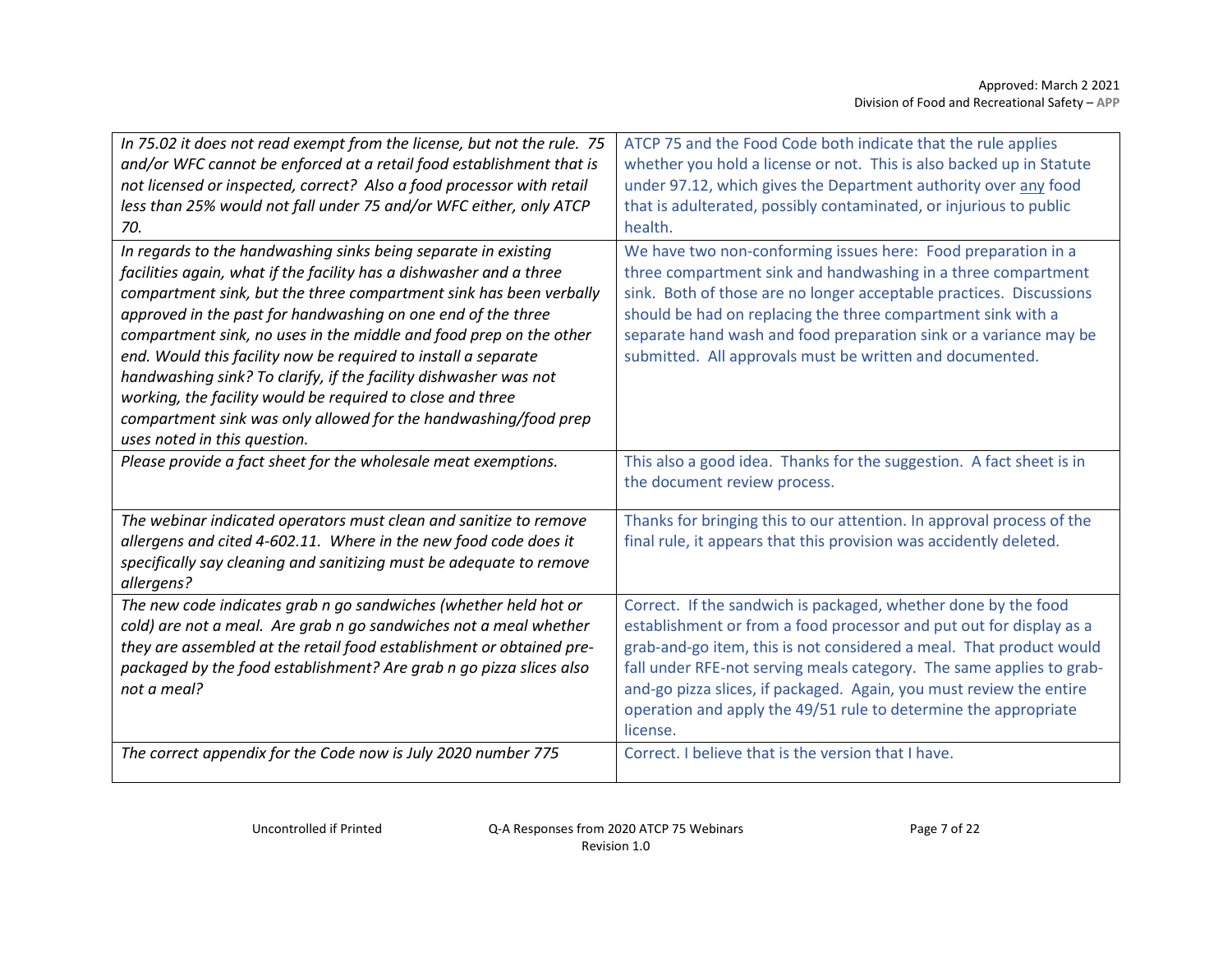| Where do we find the requirement for mechanical refrigeration for<br>eggs at a farmer's market?                                                                        | WFC 3-202.11 (C) Raw EGGS shall be received in refrigerated<br>EQUIPMENT that maintains an ambient air temperature of 7 C. (45 F.)<br>or less. The Department is exploring options for eggs to be held on<br>ice at farmers markets as long as the eggs maintain a temperature of<br>41 F. or below. Stay tuned for further guidance on this.                                                                                                                                                                                                                                                                                                                               |
|------------------------------------------------------------------------------------------------------------------------------------------------------------------------|-----------------------------------------------------------------------------------------------------------------------------------------------------------------------------------------------------------------------------------------------------------------------------------------------------------------------------------------------------------------------------------------------------------------------------------------------------------------------------------------------------------------------------------------------------------------------------------------------------------------------------------------------------------------------------|
| Please elaborate as to what was stated about alcohol being an                                                                                                          | This was meant more as an example what might be considered an                                                                                                                                                                                                                                                                                                                                                                                                                                                                                                                                                                                                               |
| adulterant, in what amount and in what foods?                                                                                                                          | adulterant, and be considered an alcohol product regulated by<br>another entity. Don't read a lot into this; it was more of an<br>interesting fact pertaining to adulteration and where to find the<br>alcohol limit in food.                                                                                                                                                                                                                                                                                                                                                                                                                                               |
| I thought during our meeting yesterday, it was discussed that if a                                                                                                     | This is a question as to whether you need a Certified Food Protection                                                                                                                                                                                                                                                                                                                                                                                                                                                                                                                                                                                                       |
| facility is packaging the sandwiches on site and holding them hot, this                                                                                                | Manager. What we were talking about in a prior question was how                                                                                                                                                                                                                                                                                                                                                                                                                                                                                                                                                                                                             |
| was considered a retail food establishment serving meals, that a<br>CFPM would be required. It seems this is not in line with a question<br>that was previously asked. | are we looking at this, as a meal or not a meal? If you have an<br>establishment that was solely handling prepackaged product that<br>establishment is exempt from having a Certified Food Protection<br>Manager, regardless if they're holding those packages hot or cold. To<br>be truly prepackaged and not require a Certified Food Protection<br>Manager, those packaged products must be coming from a licensed<br>food processor. If you have an employee or operator that is actually<br>preparing sandwiches and putting them out for hot or cold holding,<br>that preparation and packaging activity would require a Certified<br><b>Food Protection Manager.</b> |
| The webinar indicated mobiles have to keep a schedule of where they                                                                                                    | ATCP 75.07 Mobile retail food establishment base; licensing. (5) The                                                                                                                                                                                                                                                                                                                                                                                                                                                                                                                                                                                                        |
| will be serving AND log when they are using the base. The food code                                                                                                    | license holder shall provide a copy of the schedule for the use of the                                                                                                                                                                                                                                                                                                                                                                                                                                                                                                                                                                                                      |
| only says, itineraries of the mobile food establishment shall be                                                                                                       | base to the department or its agent upon request.                                                                                                                                                                                                                                                                                                                                                                                                                                                                                                                                                                                                                           |
| available at the base. Where does it say mobiles have to log when<br>they are using the base?                                                                          |                                                                                                                                                                                                                                                                                                                                                                                                                                                                                                                                                                                                                                                                             |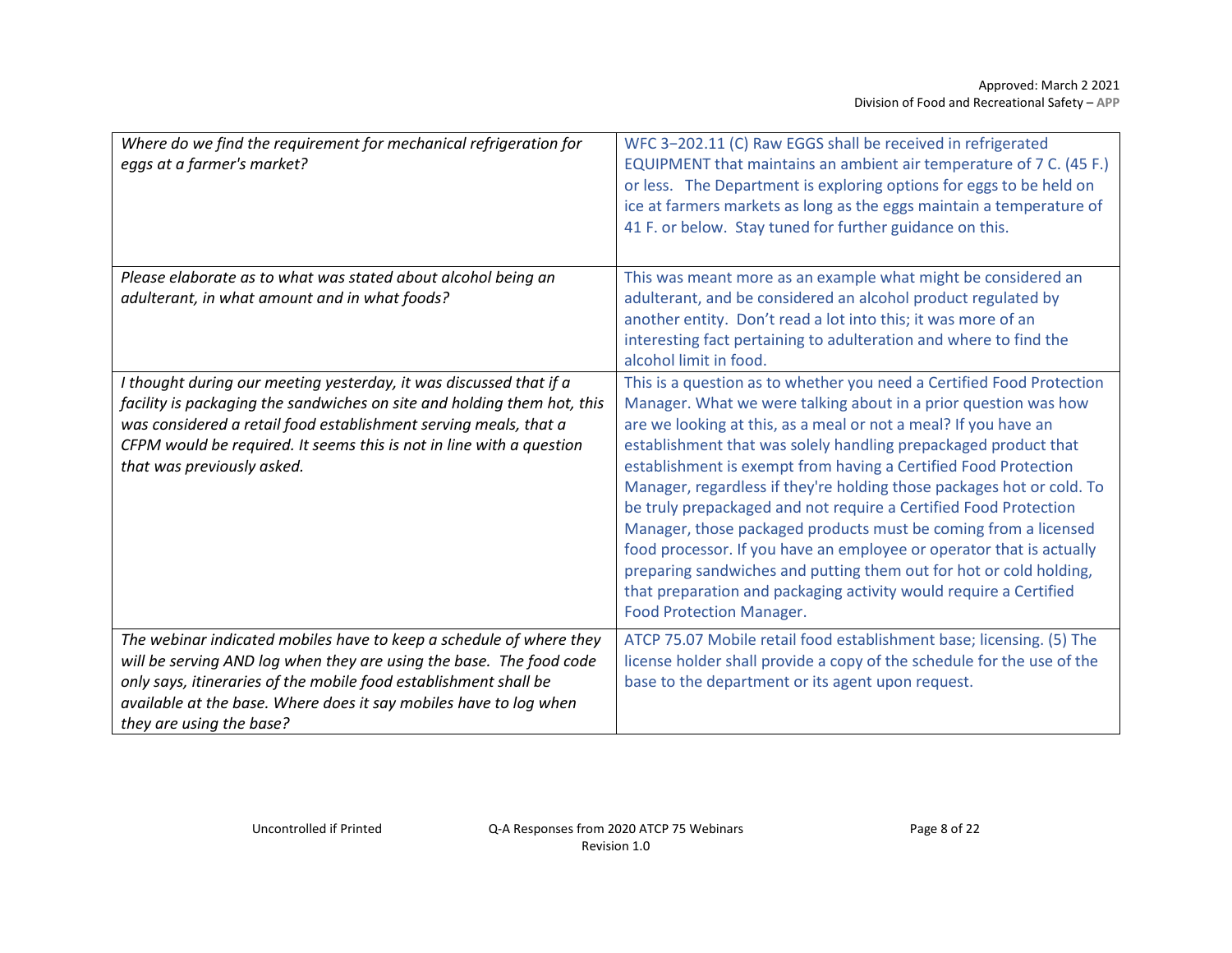| So are fast food-type wrappers not considered a package?                                                                                     | No, they are not. They are for protection and convenience for the<br>purchaser and the purchased food. That's been our policy for quite a<br>few years. For clarity, fast food wrappers used to wrap food that is<br>not for customer self-service is not considered a package. Wrapped<br>food items held hot or cold for customer self-service would be<br>considered a package and need to be labeled.                                                                                                                                                                                                                           |
|----------------------------------------------------------------------------------------------------------------------------------------------|-------------------------------------------------------------------------------------------------------------------------------------------------------------------------------------------------------------------------------------------------------------------------------------------------------------------------------------------------------------------------------------------------------------------------------------------------------------------------------------------------------------------------------------------------------------------------------------------------------------------------------------|
| If a condiment bar has a single TCS condiment (e.g. sour cream),                                                                             | Yes, if TCS food is present, and this is considered a food bar, it is                                                                                                                                                                                                                                                                                                                                                                                                                                                                                                                                                               |
| would it then be considered a food bar and result in 1 licensing point?                                                                      | considered 1 point in the assessment.                                                                                                                                                                                                                                                                                                                                                                                                                                                                                                                                                                                               |
| Can you please discuss when a service base is required versus a<br>variance to having a service base?                                        | The requirement is that every mobile retail food establishment shall<br>have a base. We do have certain circumstances where, a mobile unit<br>can be totally self-contained and meet all the requirements for<br>operating without a base. The self-contained unit must meet water<br>supply, utensil washing, handwashing, and disposal needs as required<br>in the Wisconsin Food Code. The operator can apply for a variance to<br>the Department. The request must include details on the mobile<br>unit's construction and method of operation. The Department may<br>grant a variance to not require a separate base license. |
| Does the definition of a new retail food establishment mean that if it                                                                       | This only would apply to a business that has drastically changed its                                                                                                                                                                                                                                                                                                                                                                                                                                                                                                                                                                |
| is the same person changing from a food processor to a retail food<br>establishment, that is not considered a new retail food establishment? | business model over a course of three or more years and is now<br>clearly identified as needing a retail food establishment license. The                                                                                                                                                                                                                                                                                                                                                                                                                                                                                            |
| If it is considered a new retail food establishment, then a plan review                                                                      | answer is "yes", they would be required to submit a plan review.                                                                                                                                                                                                                                                                                                                                                                                                                                                                                                                                                                    |
| would be required?                                                                                                                           | Food processing operations licensed before October 2020, will be                                                                                                                                                                                                                                                                                                                                                                                                                                                                                                                                                                    |
|                                                                                                                                              | allowed to continue operation under their original food processing<br>license.                                                                                                                                                                                                                                                                                                                                                                                                                                                                                                                                                      |
| Will food manager class providers change to the new terminology,<br>"Certified Food Protection Manager?"                                     | Good question, this will need further discussion with the approved<br>course providers.                                                                                                                                                                                                                                                                                                                                                                                                                                                                                                                                             |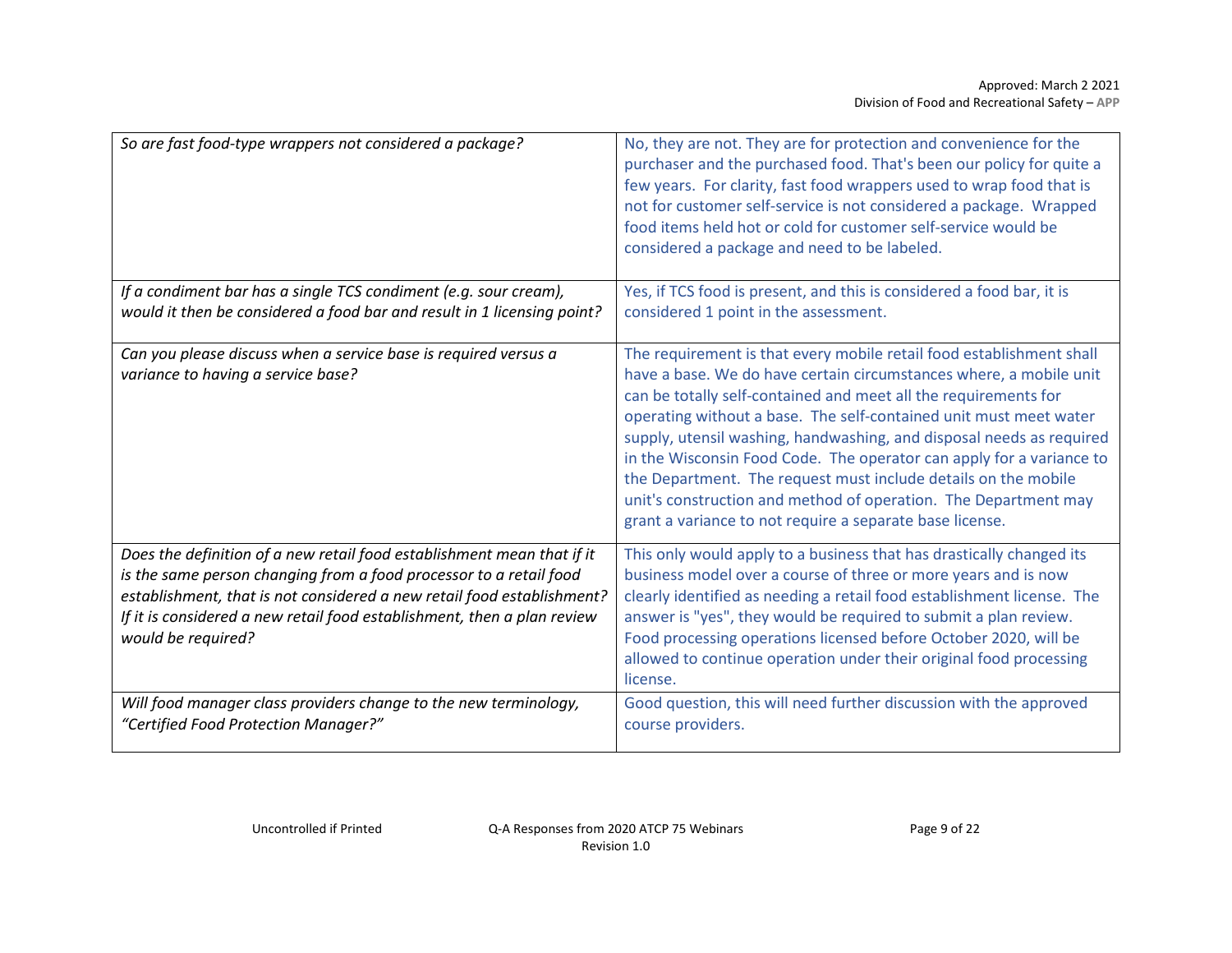| A candy store has cold holding for heavy cream used as an ingredient<br>in making dipped chocolates; however, the final product is non-TCS.<br>Does the cold holding of a TCS ingredient result in 1 point?                                                                                                                                                                                                              | Yes, it would result in 1-point in the assessment.                                                                                                                                                                                                                                                                                                                                                                     |
|--------------------------------------------------------------------------------------------------------------------------------------------------------------------------------------------------------------------------------------------------------------------------------------------------------------------------------------------------------------------------------------------------------------------------|------------------------------------------------------------------------------------------------------------------------------------------------------------------------------------------------------------------------------------------------------------------------------------------------------------------------------------------------------------------------------------------------------------------------|
| Why are grab and go packaged foods (cold or hot) not considered<br>meals? Why does it matter if an item that is sold by weight or volume<br>out of a deli case as the deciding factor if it is a meal? Is a donut and<br>coffee considered a meal?                                                                                                                                                                       | This was a decision to help differentiate between what is and isn't a<br>meal. A food product bought by weight or volume is typically not for<br>immediate consumption and is considered a meal.<br>A donut and a cup of coffee has not been considered a meal for many<br>years and is not considered a meal in the new rule.                                                                                         |
| My service connection stopped when speaking to MRFE having a base<br>versus variance. If the MRFE is granted a variance because they can<br>demonstrate self-contained wholly, does that prevent them from<br>prepping and cooking at a licensed commercial kitchen when they<br>choose to? I ask because having a service base license versus a license<br>is very expensive. Do you remember what you said there, Jim? | If they're getting a variance to do all of their food preparation on<br>their mobile unit, then all of the food preparation has to be done on<br>the mobile unit. If they want to use, and do prepping and cooking, at<br>a licensed commercial kitchen, then they would be required to have a<br>service base license at that location.                                                                               |
| If bulk foods, whether hot or cold held, are not considered a meal, can<br>you please explain how food off a hot bar in the deli is not a meal? As<br>someone who worked in a deli for years, this is often intended for<br>immediate consumption and as a meal. Please advise.                                                                                                                                          | We agree. If the food is in a hot bar in the deli, then it probably is a<br>meal. Again, you have to look at the overall operation in that facility.<br>Most likely, it's still going to be a retail food establishment - not<br>serving meals license. If you have an establishment with roller dogs,<br>we consider that a meal. Remember, we are still tied to the 49-51<br>rule to determine the license category. |
| A service base is required for food trucks. When an operator has<br>multiple food trucks, would it be a separate service base license for<br>each truck or would one service base license cover all trucks (provided<br>each truck operates the same way with same menu)?                                                                                                                                                | Yes, every mobile retail establishment licensee is required to hold at<br>least one service base license, or have an approved service base<br>variance for each mobile food establishment that they operate. The<br>Department has discussed this and agrees that if a person has                                                                                                                                      |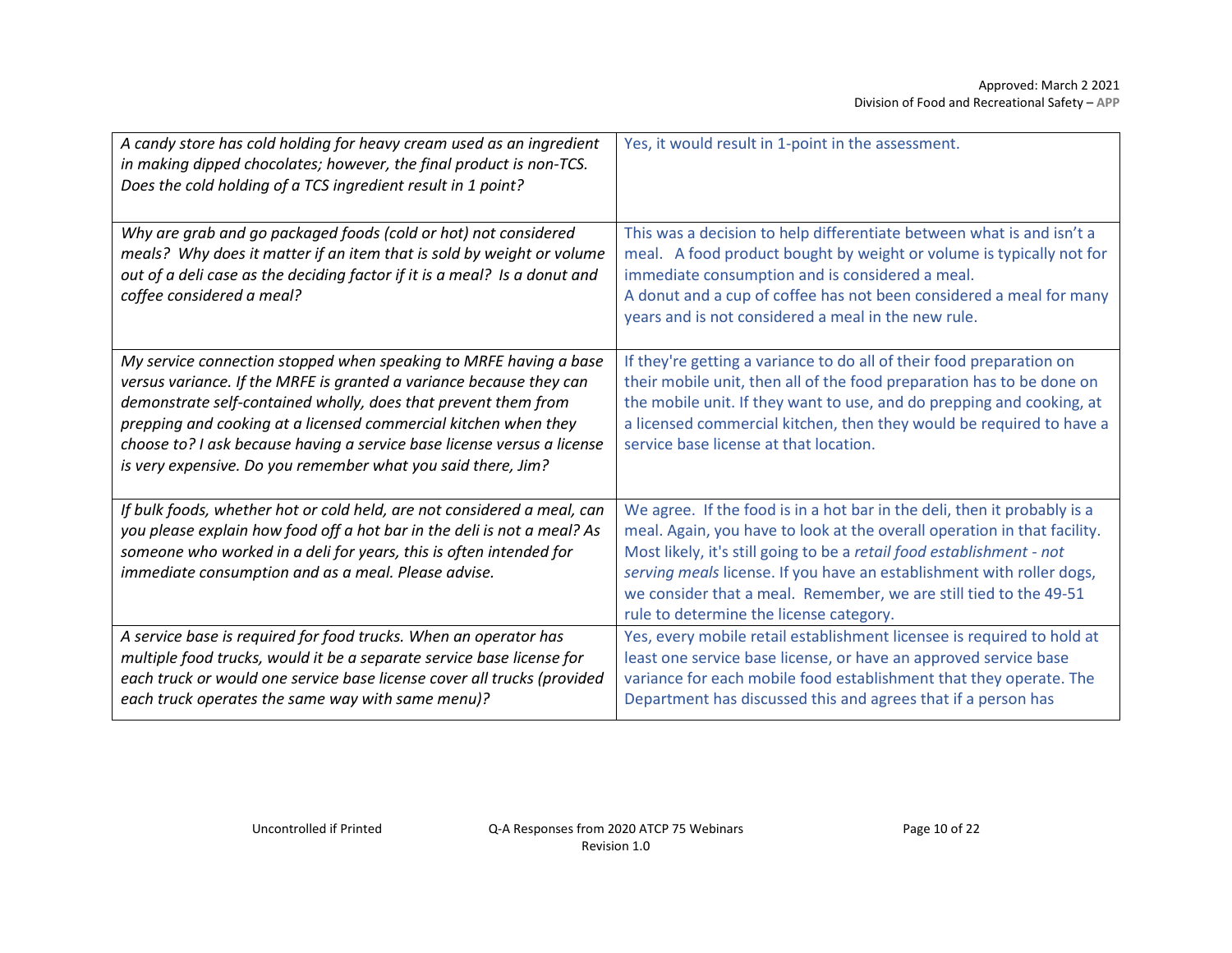| For an operator with multiple food trucks, do they need a separate<br>service base for each truck?                                                                                        | multiple mobiles under the same licensee that it would be acceptable<br>to have one base license, but they need to demonstrate adequate<br>capacity. A service base does not need to be very large or<br>sophisticated if only used for storage, potable and waste water, and<br>cleaning. If they require extensive food preparation at the service<br>base, a small kitchen may only be sized to support one mobile food<br>establishment. We will put together a policy relating to this.                                                                                                                                                                                                                                                                                                                                                                                                   |
|-------------------------------------------------------------------------------------------------------------------------------------------------------------------------------------------|------------------------------------------------------------------------------------------------------------------------------------------------------------------------------------------------------------------------------------------------------------------------------------------------------------------------------------------------------------------------------------------------------------------------------------------------------------------------------------------------------------------------------------------------------------------------------------------------------------------------------------------------------------------------------------------------------------------------------------------------------------------------------------------------------------------------------------------------------------------------------------------------|
| Is a splash guard separating the fourth compartment for<br>handwashing still acceptable? If you have a variance that allows this,<br>that variance is still valid for as long as it runs. | Existing operations before the effective date of the rule are allowed<br>to continue as previously approved. If the handwashing set-up was<br>approved previously and there has been no other change, they are<br>allowed to continue its use. They have the ability to apply for a<br>variance in unusual circumstances with justification. In the question<br>asked, typically the first compartment, or prewash sink is requested<br>to be provided with a barrier for handwashing to occur. In some cases<br>that may prohibit the faucet from being able to supply water to other<br>sink compartments. If they want to do something like this, they may<br>apply for a variance. The variance application should include pictures<br>and a description of what's going on in that establishment to show us<br>how it's going to work, so we can properly assess the variance<br>request. |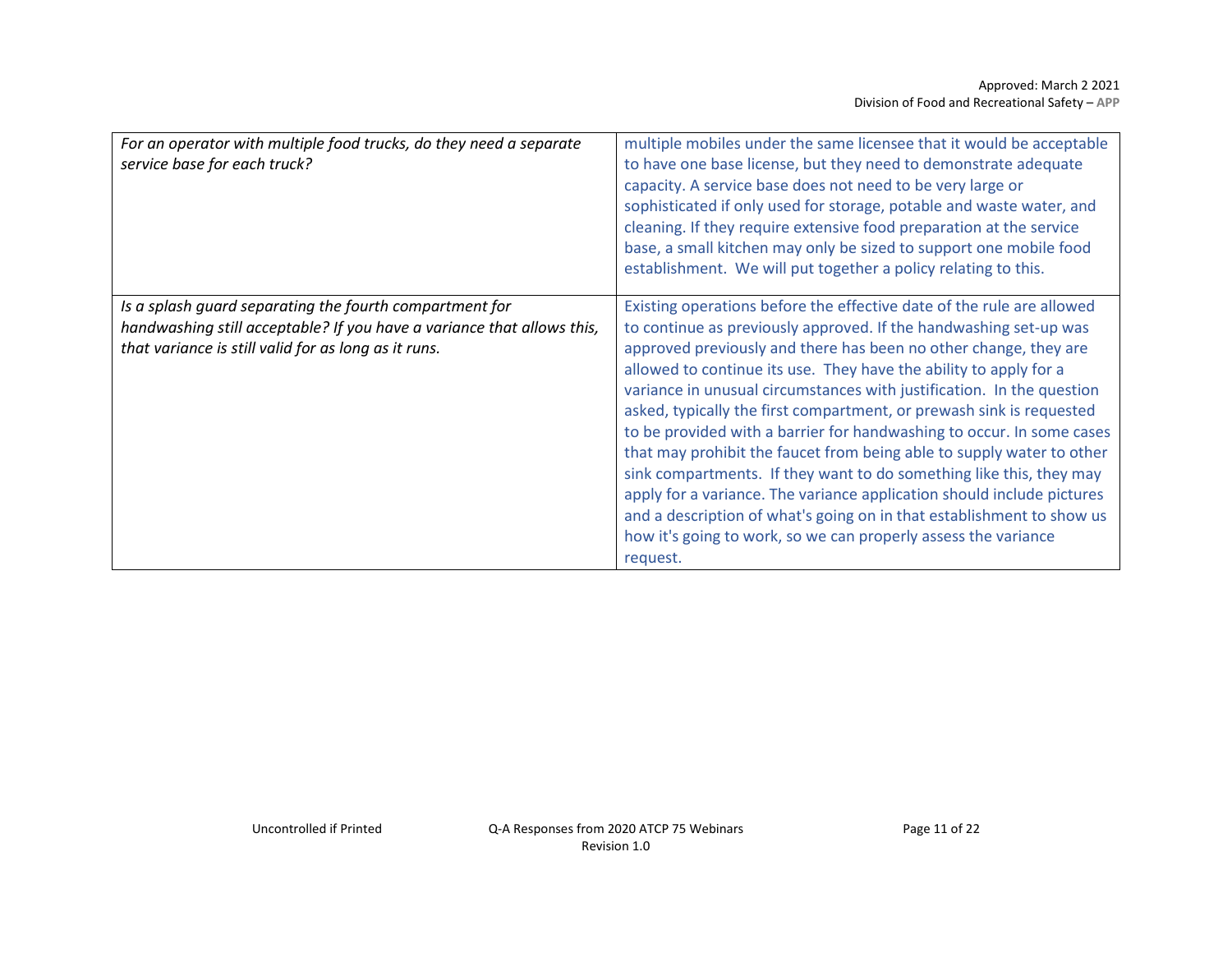| Can you clarify the base situation again? If the trucks only operate<br>within the county, can they use only one base, or does each base need<br>its own location? | Every mobile unit, as currently required in rule, must have its own<br>base. So whether an operator has one truck or three trucks, each of<br>those units must have a mobile license and each must have a base<br>license. If they have a variance for a self-contained unit, then only the<br>unit itself needs a license. A mobile unit typically is going to have its<br>own mobile base. As previously stated, in response to these<br>questions, the Department has discussed this and agrees that if a<br>person has multiple mobile units under the same licensee, it would<br>be acceptable to have one base license. The Department will put<br>together a policy relating to this. |
|--------------------------------------------------------------------------------------------------------------------------------------------------------------------|----------------------------------------------------------------------------------------------------------------------------------------------------------------------------------------------------------------------------------------------------------------------------------------------------------------------------------------------------------------------------------------------------------------------------------------------------------------------------------------------------------------------------------------------------------------------------------------------------------------------------------------------------------------------------------------------|
| Could you give an example of when a MRFE cannot use their<br>restaurant as their base? Or were you referring to the inspector<br>ensuring that they do use it?     | If the retail food establishment - serving meals was, for example, a<br>little kiosk-type operation that was in itself almost a mobile unit, a<br>coffee kiosk for example, that may not be adequate as a base. This is<br>a case by case situation. If somebody wants to use a specific location<br>as a base and there's some question about it, this is where the<br>sanitarian must gather additional information. It is important to note<br>that not every retail food establishment is suitable to act as a base.<br>You must assess whether the location where they want to have the<br>base is going to be adequate to support that mobile operation.                               |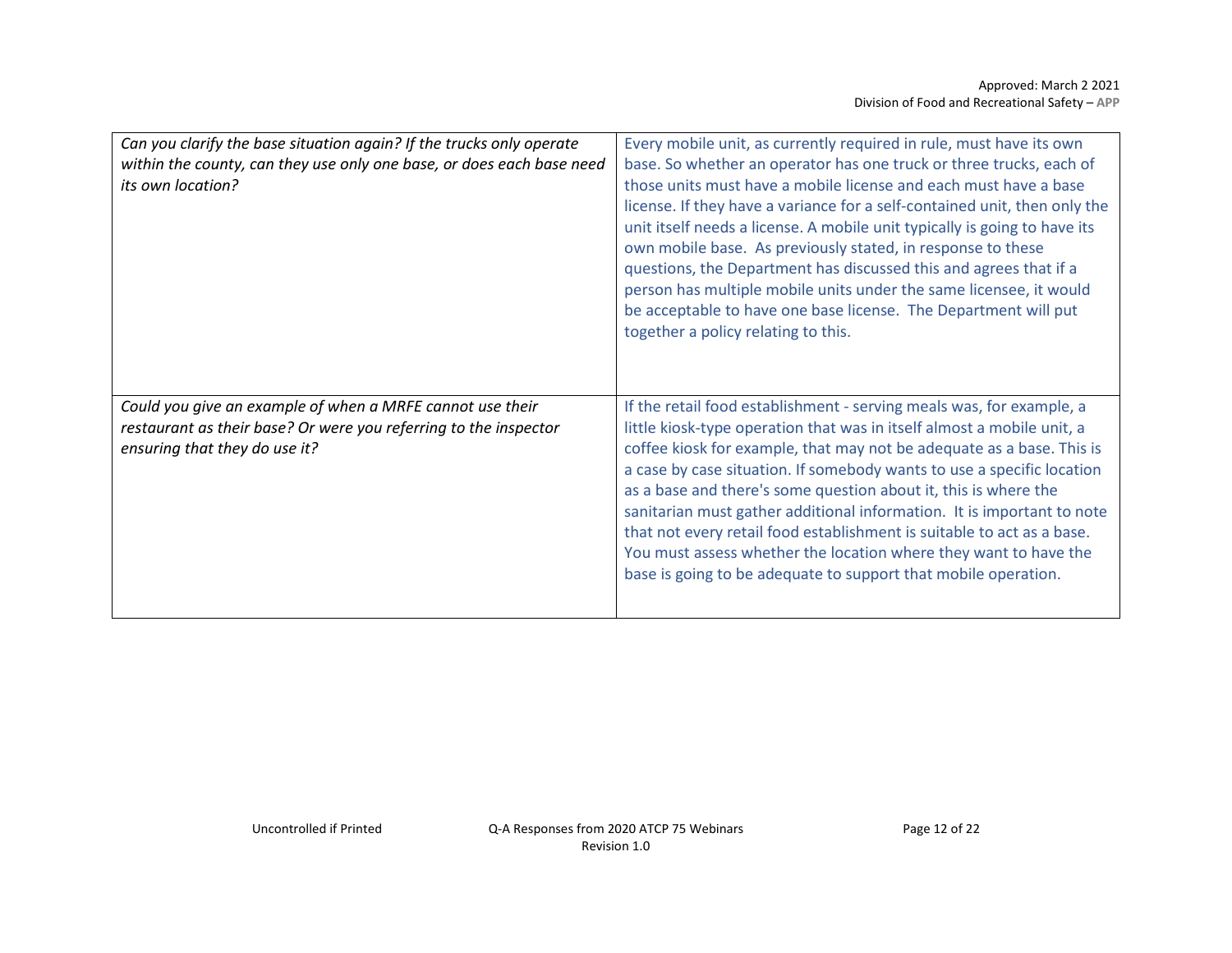| Are wineries breweries that are licensed under us are considered<br>retail-- not serving meals as long as they meet the 49/51 rule-- if they<br>have prepackaged pizzas or sliced cheeses and meats, they will still be<br>considered retails not serving meals?                                   | I think the question is: If they have prepackaged pizzas or sliced<br>cheeses and meats, would they still fall under the 49/51 rule. Would<br>they still be considered a retail food establishment - not serving<br>meals? The reality is that restaurant-type facilities are now doing<br>retail sales. Retail-type facilities are now also doing meal activity, and<br>that's OK. The 49/51 rule is going to determine what type of license<br>they need, either a retail food establishment - not serving meals<br>license or a serving meals license. They can do both activities, but the<br>license they get is going to be based on the predominance of those<br>types of sales. |
|----------------------------------------------------------------------------------------------------------------------------------------------------------------------------------------------------------------------------------------------------------------------------------------------------|-----------------------------------------------------------------------------------------------------------------------------------------------------------------------------------------------------------------------------------------------------------------------------------------------------------------------------------------------------------------------------------------------------------------------------------------------------------------------------------------------------------------------------------------------------------------------------------------------------------------------------------------------------------------------------------------|
| Is a papaya salad a meal?                                                                                                                                                                                                                                                                          | The ingredients in a salad are not the determining factor in making it<br>a meal. The way the salad is presented (is it ordered and served or<br>sold in a clam shell, or is it in a bag) make it a meal or a retail sale.<br>There is not enough information provided to properly answer the<br>question.                                                                                                                                                                                                                                                                                                                                                                              |
| I recall a conversation from DATCP that Mobile Food Establishments<br>(food trucks) would be required to have a base. That a variance to<br>avoid no base would no longer be accepted. Those that expire at 5<br>years would not be granted a new variance for this. Does this still<br>hold true? | The option is still present for a mobile retail food establishment to<br>apply for a variance to the required base license. The requirement<br>that all mobile retail food establishments units must have a licensed<br>base location and that the option for a variance to not have a base be<br>removed has been discussed, but did not make it into this rule<br>revision.                                                                                                                                                                                                                                                                                                           |
| Please provide additional examples of using the new assessment.<br>Include meat markets, small retail and large retail, restaurants and<br>restaurant with retail scenarios.                                                                                                                       | Please see initial Webinar training. We provided 5 or 6 examples. If<br>you still have questions, please contact the Retail Mailbox.                                                                                                                                                                                                                                                                                                                                                                                                                                                                                                                                                    |
| Could you go over the a few examples of common facilities<br>(McDonald's, Pick-n-Save, Kwik Trip, Subway, etc.) using Table A to<br>assign license categories?                                                                                                                                     | Please see initial Webinar training. We provided 5 or 6 examples. If<br>you still have questions, please contact the Retail Mailbox.                                                                                                                                                                                                                                                                                                                                                                                                                                                                                                                                                    |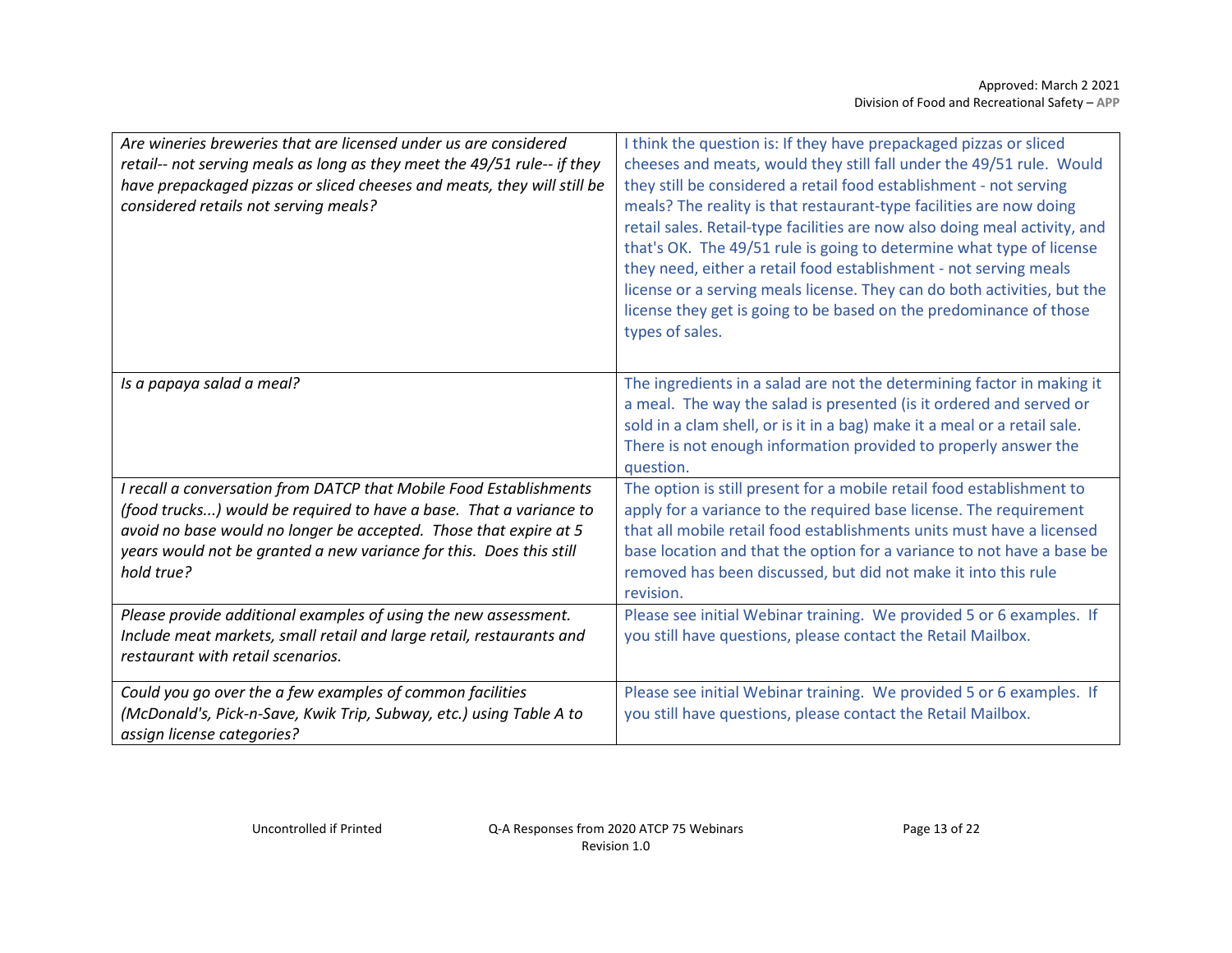| Will DATCP update their existing employee health agreement form<br>with the new food code information so we can provide a new written<br>plan for operators to use?                                                                                                                                                                                                                                                                                                                                                                                                                                                                                                  | The employee health agreement has been updated.                                                                                                                                                                                                                                                                                                    |
|----------------------------------------------------------------------------------------------------------------------------------------------------------------------------------------------------------------------------------------------------------------------------------------------------------------------------------------------------------------------------------------------------------------------------------------------------------------------------------------------------------------------------------------------------------------------------------------------------------------------------------------------------------------------|----------------------------------------------------------------------------------------------------------------------------------------------------------------------------------------------------------------------------------------------------------------------------------------------------------------------------------------------------|
| Does the department still have a Special Organization license that<br>allows an organization to operate as a restaurant between 4 and 12<br>days a year, with limited requirements for commercial food<br>equipment If not, is there still an option to allow these type of<br>organizations to operate with these limited equipment requirements?                                                                                                                                                                                                                                                                                                                   | Yes, I believe we still want to address special organizations serving<br>meals. This section was inadvertently removed in the rule revision<br>process. The Department will be working on an interpretive memo<br>that will provide allowances on equipment for these operations. The<br>retail policy team is currently addressing this document. |
| A "Meal" does not include grab n go packaged foods. Would a gas<br>station that sells commercially processed sandwiches and salads (less<br>than 50% of their sales) would be classified as a Retail Food<br><b>Establishment-Not Serving Meals?</b>                                                                                                                                                                                                                                                                                                                                                                                                                 | Not sure what the question is here, but if more than 50% of retail<br>food sales are commercially processed or grab-and-go packaged<br>foods, the establishment would get a retail food establishment - not<br>serving meals license.                                                                                                              |
| Can you create a list of what is considered a meal / not?                                                                                                                                                                                                                                                                                                                                                                                                                                                                                                                                                                                                            | The Department does not specifically create lists, because they are<br>difficult to maintain. If you have a specific question, you can reach<br>out to the Retail Mailbox.                                                                                                                                                                         |
| With the new requirement of following up with priority violations,<br>priority foundation and core violations, can you explain how this will<br>work within HealthSpace? How do we avoid repeat violations from<br>triggering if multiple visits to a facility is required under one report?<br>Example: routine inspection triggers 5 violations. 2 are Priority and<br>cannot be corrected on site, we need to return in 3 days, and there are<br>2 PF violations that require 10 days with a return visit and one core<br>requiring 90 days. What is the best route to take for entering 3<br>different dates of inspections based off of one routine inspection? | See the next question for an answer.                                                                                                                                                                                                                                                                                                               |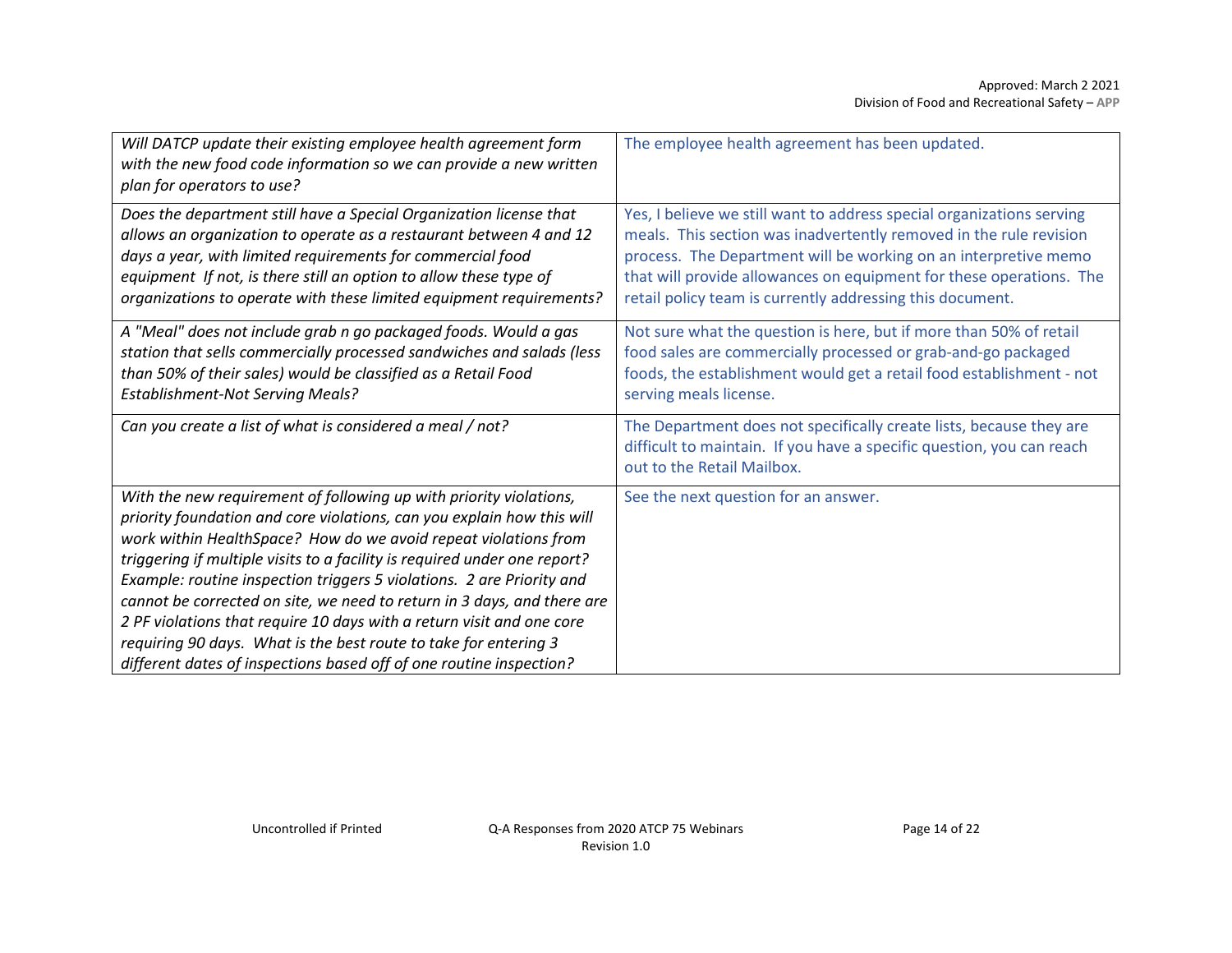| Per ATCP 75.20(4)4 all Priority, PF and Core violations noted in the<br>initial inspection will need to be followed up on within the time frames<br>designated in the statute. In the past hasn't the requirement been<br>only to conduct a re-inspection for priority violations? Won't this<br>cause an excessive amount of return visits following up on core items? | ATCP 75.20 (4), refers to a written violation needing a corrective<br>action date based on the type of violation. This has nothing to do<br>with the requirement for a reinspection to occur. This section<br>indicates the time requirement for corrective action to occur, not the<br>requirement for the Department or its agent to conduct a<br>reinspection. The Department still continues to follow the<br>reinspection criteria for when to conduct a reinspection.                                                                                                                                                                                                                                                                                                                                                                                                                         |
|-------------------------------------------------------------------------------------------------------------------------------------------------------------------------------------------------------------------------------------------------------------------------------------------------------------------------------------------------------------------------|-----------------------------------------------------------------------------------------------------------------------------------------------------------------------------------------------------------------------------------------------------------------------------------------------------------------------------------------------------------------------------------------------------------------------------------------------------------------------------------------------------------------------------------------------------------------------------------------------------------------------------------------------------------------------------------------------------------------------------------------------------------------------------------------------------------------------------------------------------------------------------------------------------|
| Will DATCP charge a meat plant starting a new retail license a new<br>facility pre-inspection fee or a change of owner pre-inspection fee? If<br>you are only charging a change of owner fee, can Agents still require<br>an operator to go through a "free" plan review process as a way to<br>gather information and properly plan the retail operation?              | DATCP does not charge a pre-inspection fee for retail food<br>establishments - not serving meals. These are considered new<br>licenses and a plan review can be required, if needed. All applicable<br>fees at an agent level will apply, these are not change of operators,<br>but new licenses. Remember, the retail food license only applies to<br>the retail operation.                                                                                                                                                                                                                                                                                                                                                                                                                                                                                                                        |
| If an operator already holds a retail food establishment serving meals<br>license, and then decides to get a food truck under the same licensee,<br>is a separate service based license required or does the retail food<br>establishment serving meals act as their service based license?                                                                             | Correct. If you already have a retail food establishment, either serving<br>meals or not serving meals license, and you then acquire a license for<br>a mobile retail food establishment, that retail establishment license<br>serves as the base license. The important thing to remember is, that<br>you have to make sure that that retail food establishment location<br>indeed can support a mobile retail food establishment operation. If<br>the location can accommodate the mobile food establishment, and<br>they have a retail food establishment license, no service based license<br>is needed. Note: The licenses for mobile retail food establishments<br>and bases must match. For instance, a mobile retail food<br>establishment - serving meals license would be matched with a<br>mobile retail food establishment - serving meals base license. The<br>base supports the unit. |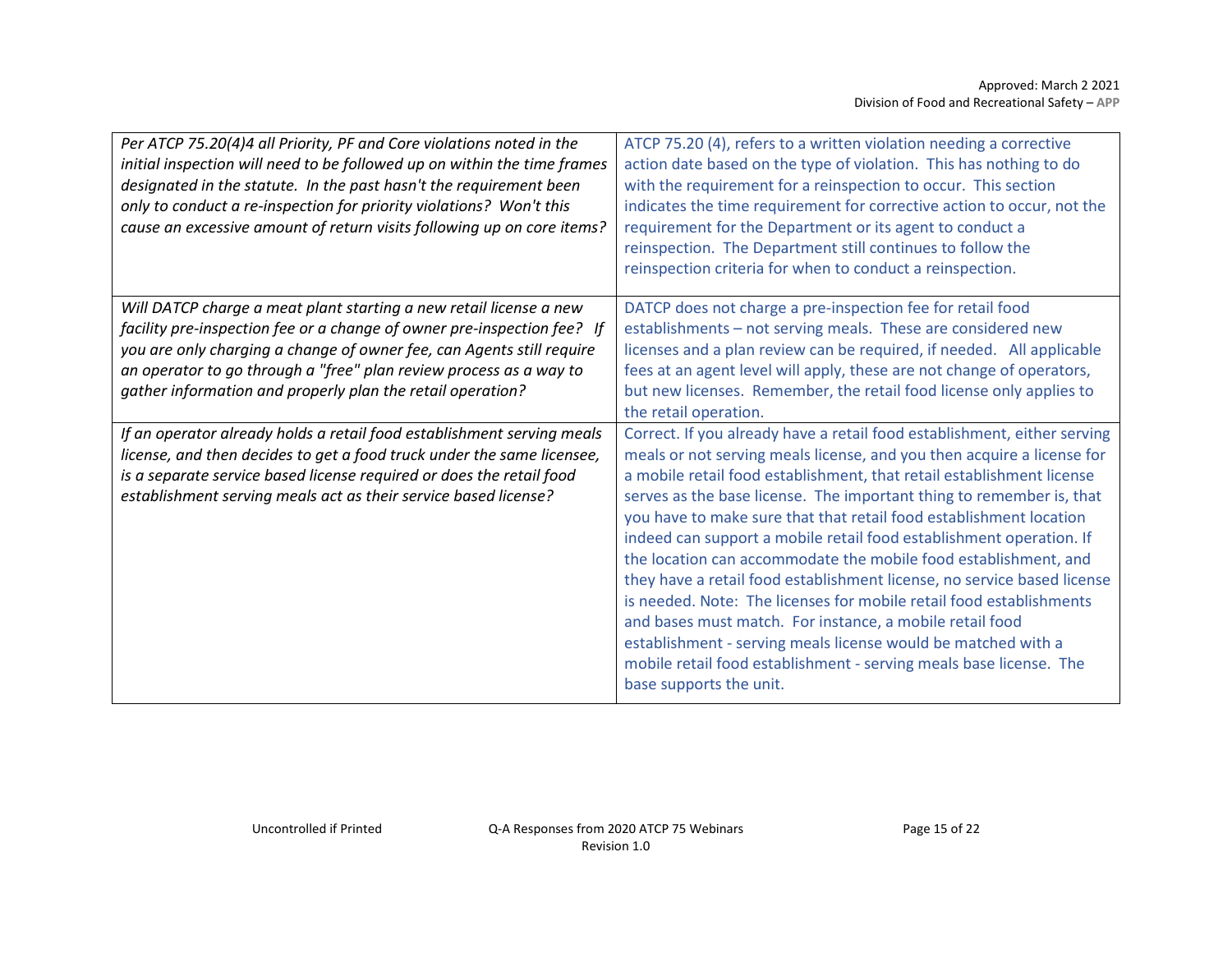| Can you review the requirements for equipment? Existing facility and | ATCP 75.01 (3) During an inspection to evaluate compliance with this |
|----------------------------------------------------------------------|----------------------------------------------------------------------|
| how to handle this?                                                  | chapter and ch. ATCP 75 Appendix, the department or its agent shall  |
|                                                                      | assess existing facilities or equipment that were in use before      |
|                                                                      | October 25, 2020, based on all of the following considerations:      |
|                                                                      | (a) Compliance with food-contact surface requirements in ch. ATCP    |
|                                                                      | 75 Appendix part 4-101.                                              |
|                                                                      | (b) Compliance with requirements for cooling, heating, and holding   |
|                                                                      | temperature capability in equipment, under ch. ATCP 75 Appendix      |
|                                                                      | part 4-301.11.                                                       |
|                                                                      | Simply put, existing equipment is not grandfathered. Existing        |
|                                                                      | equipment must meet food contact surface requirements in ATCP 75     |
|                                                                      | Part 4-101, and requirements for cooling, heating, or holding        |
|                                                                      | temperatures under ATCP 75 4-301.11. This section should not be      |
|                                                                      | confused with equipment needing to meet certification or             |
|                                                                      | classification for sanitation (ANSI standards).                      |
| Note ATCP 75 relatedcan a training be done on using SharePoint? It   | Noted, this had been forwarded to the SharePoint Group.              |
| is difficult to navigate and not easy to find documents, recorded    |                                                                      |
| trainings.                                                           |                                                                      |
| How is a gas station with roller dogs licensed?                      | This is considered a meal activity, but you have to take into        |
|                                                                      | consideration all the retail food sales activity (the 49/51 Rule) to |
|                                                                      | determine the correct licensing category.                            |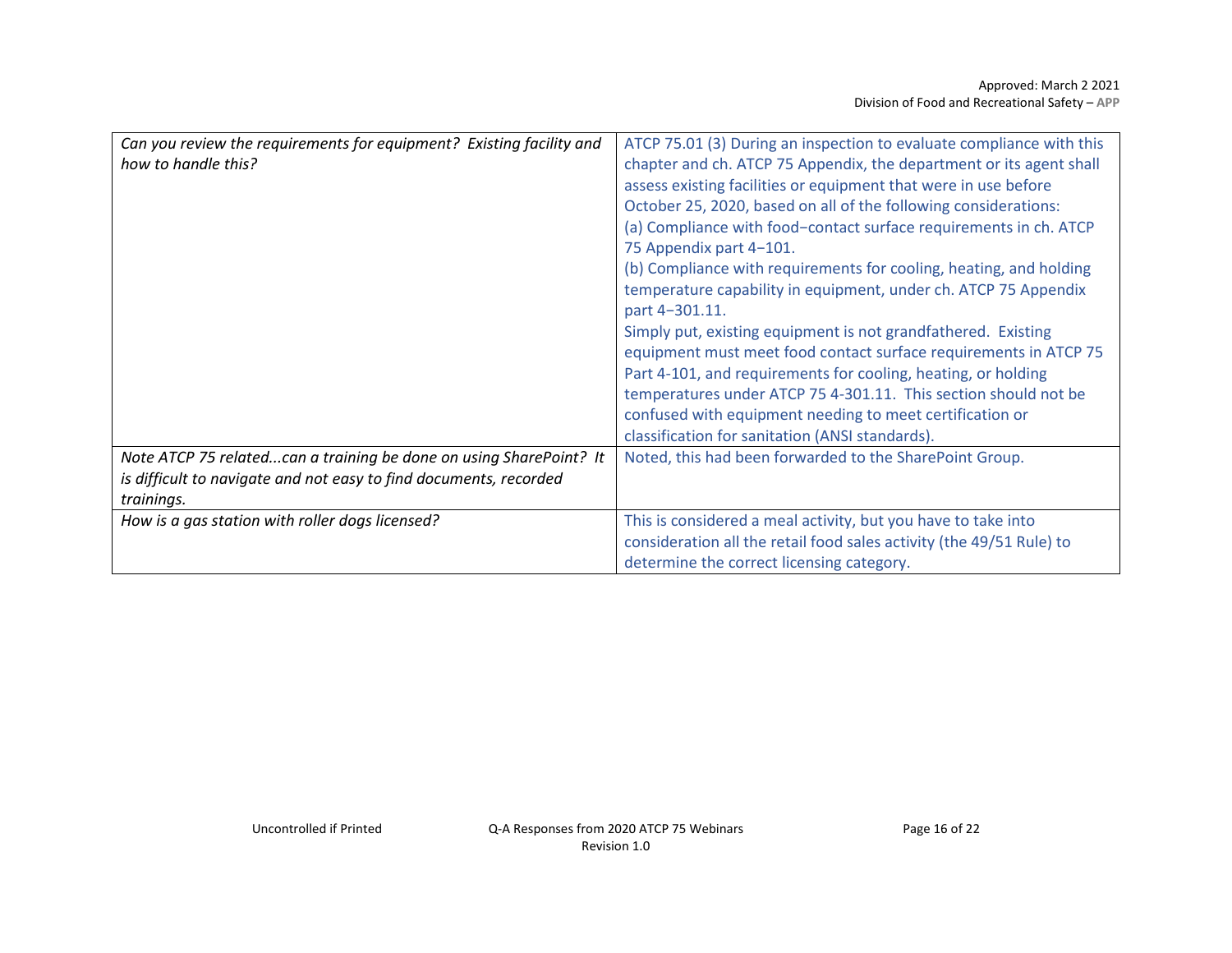| does this code reference apply?<br>intended for the production of Cheddar cheese manufactured at a<br>Wisconsin-licensed dairy plant as specified in ch. ATCP 65, Wis.<br>Admin. Code, may be received at temperatures other than 5 C (41 F);<br>ït<br>(a) They are immediately placed in refrigerated EQUIPMENT that<br>maintains an ambient air temperature of 5 C (41 F) or less and meet<br>cooling requirements as specified under § 3-501.14 (B), or<br>(b) They are held at ambient air temperatures according to the<br>requirements of §3-501.19 (D).<br>I'm not sure what this question is referring, but this section deals with<br>temperature requirements and, yes, if dill is added to cheddar cheese<br>curds they would still either need to be refrigerated or follow the<br>requirements for time as a public health control for cheddar cheese<br>curds. This would be noted as violation if these requirements were<br>not met. |
|------------------------------------------------------------------------------------------------------------------------------------------------------------------------------------------------------------------------------------------------------------------------------------------------------------------------------------------------------------------------------------------------------------------------------------------------------------------------------------------------------------------------------------------------------------------------------------------------------------------------------------------------------------------------------------------------------------------------------------------------------------------------------------------------------------------------------------------------------------------------------------------------------------------------------------------------------|
|                                                                                                                                                                                                                                                                                                                                                                                                                                                                                                                                                                                                                                                                                                                                                                                                                                                                                                                                                      |
|                                                                                                                                                                                                                                                                                                                                                                                                                                                                                                                                                                                                                                                                                                                                                                                                                                                                                                                                                      |
|                                                                                                                                                                                                                                                                                                                                                                                                                                                                                                                                                                                                                                                                                                                                                                                                                                                                                                                                                      |
|                                                                                                                                                                                                                                                                                                                                                                                                                                                                                                                                                                                                                                                                                                                                                                                                                                                                                                                                                      |
|                                                                                                                                                                                                                                                                                                                                                                                                                                                                                                                                                                                                                                                                                                                                                                                                                                                                                                                                                      |
|                                                                                                                                                                                                                                                                                                                                                                                                                                                                                                                                                                                                                                                                                                                                                                                                                                                                                                                                                      |
|                                                                                                                                                                                                                                                                                                                                                                                                                                                                                                                                                                                                                                                                                                                                                                                                                                                                                                                                                      |
|                                                                                                                                                                                                                                                                                                                                                                                                                                                                                                                                                                                                                                                                                                                                                                                                                                                                                                                                                      |
|                                                                                                                                                                                                                                                                                                                                                                                                                                                                                                                                                                                                                                                                                                                                                                                                                                                                                                                                                      |
|                                                                                                                                                                                                                                                                                                                                                                                                                                                                                                                                                                                                                                                                                                                                                                                                                                                                                                                                                      |
|                                                                                                                                                                                                                                                                                                                                                                                                                                                                                                                                                                                                                                                                                                                                                                                                                                                                                                                                                      |
|                                                                                                                                                                                                                                                                                                                                                                                                                                                                                                                                                                                                                                                                                                                                                                                                                                                                                                                                                      |
|                                                                                                                                                                                                                                                                                                                                                                                                                                                                                                                                                                                                                                                                                                                                                                                                                                                                                                                                                      |
|                                                                                                                                                                                                                                                                                                                                                                                                                                                                                                                                                                                                                                                                                                                                                                                                                                                                                                                                                      |
|                                                                                                                                                                                                                                                                                                                                                                                                                                                                                                                                                                                                                                                                                                                                                                                                                                                                                                                                                      |
| If an establishment with a bar area does not conduct any food<br>If you are dispensing a food item, we would expect that there be                                                                                                                                                                                                                                                                                                                                                                                                                                                                                                                                                                                                                                                                                                                                                                                                                    |
| handwashing available. Ice is also considered food, so if you're<br>preparation behind the bar, and is able to pre-fill toothpicks with                                                                                                                                                                                                                                                                                                                                                                                                                                                                                                                                                                                                                                                                                                                                                                                                              |
| garnishes in the kitchen, is a separate hand sink still required behind<br>scooping ice and filling ice into glasses, or you are doing any type of                                                                                                                                                                                                                                                                                                                                                                                                                                                                                                                                                                                                                                                                                                                                                                                                   |
| the bar? If no food prep is conducted in the bar, is an establishment<br>food handling whatsoever, the minimum expectation that we would                                                                                                                                                                                                                                                                                                                                                                                                                                                                                                                                                                                                                                                                                                                                                                                                             |
| expect to see is that there would be a handwashing sink provided for<br>able to continue using the first compartment of the four-compartment                                                                                                                                                                                                                                                                                                                                                                                                                                                                                                                                                                                                                                                                                                                                                                                                         |
| sink for handwashing? This was the answer that we had previously<br>handwashing. If a handwashing sink is easily accessible, it may not                                                                                                                                                                                                                                                                                                                                                                                                                                                                                                                                                                                                                                                                                                                                                                                                              |
| have to be located immediately at the bar to answer the question.<br>been given.                                                                                                                                                                                                                                                                                                                                                                                                                                                                                                                                                                                                                                                                                                                                                                                                                                                                     |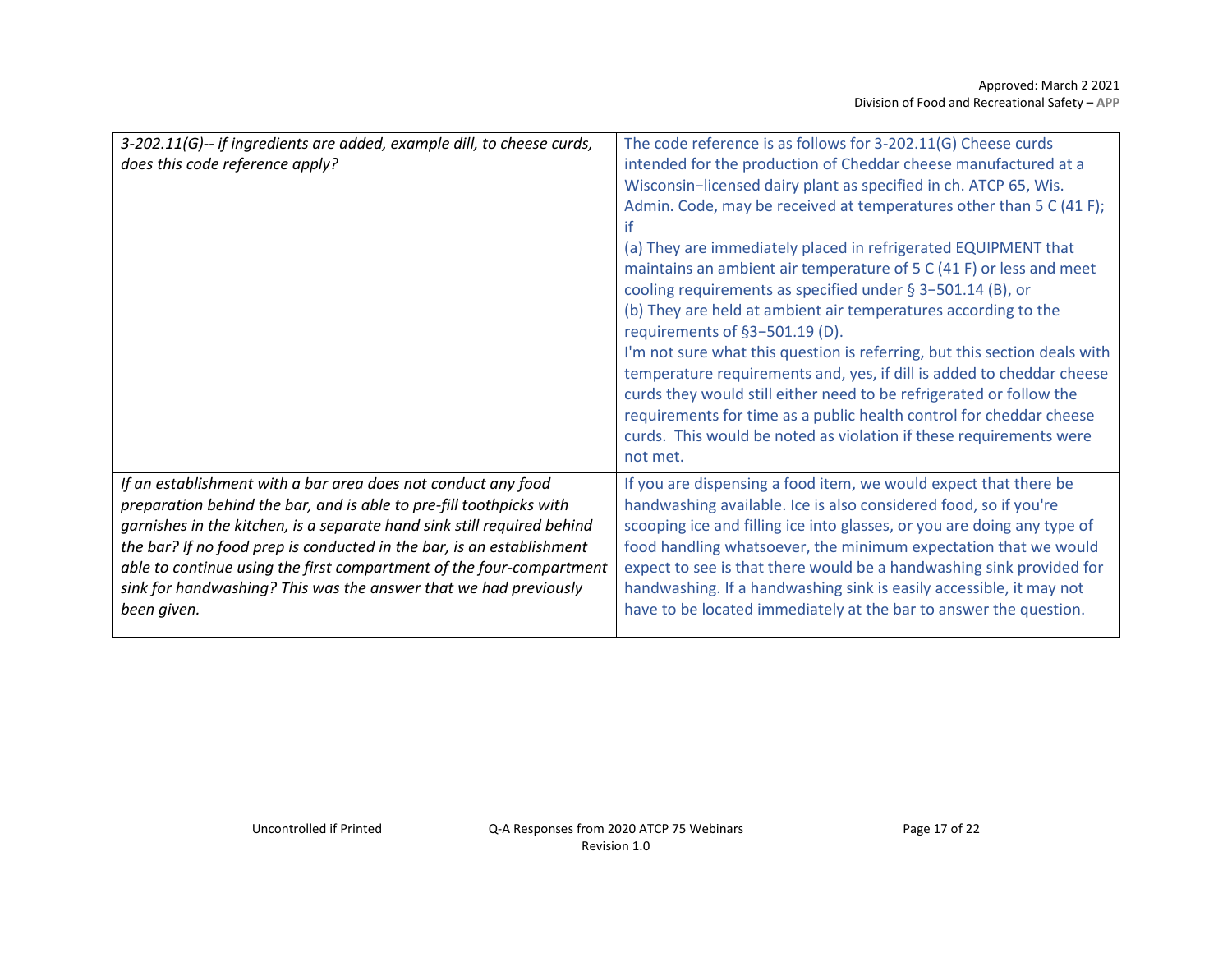| 4-302.12 Does this refer to high registering thermometers only, or can | There are multiple references to use for color changing strips          |
|------------------------------------------------------------------------|-------------------------------------------------------------------------|
| the color changing strips be used?                                     | depending on the situation. 4-703.11 (B), hot water mechanical          |
|                                                                        | operations by being cycled through EQUIPMENT that is set up as          |
|                                                                        | specified under §§ 4-501.15, 4-501.112, and 4-501.113 and               |
|                                                                        | achieving a UTENSIL surface temperature of 71 C (160 F) as measured     |
|                                                                        | by an irreversible registering temperature indicator or 4-302.13 (B) In |
|                                                                        | hot water mechanical WAREWASHING operations, an irreversible            |
|                                                                        | registering temperature indicator shall be provided and readily         |
|                                                                        | accessible for measuring the UTENSIL surface temperature.               |
|                                                                        | This could include a registering thermometer or test strips that        |
|                                                                        | change color when a specific temperature is achieved.                   |
|                                                                        |                                                                         |
| Will there'll be an updated Food Code reference sheet available?       | The standardization manual has been updated. There is an updated        |
|                                                                        | Food Code reference sheet. You can find that on SharePoint, in the      |
|                                                                        | inspector's toolbox folder.                                             |
| Are bodily fluid cleanup kits a requirement for mobile food trucks?    | Yes, this a requirement for all retail food establishments. We are      |
|                                                                        | concerned with employees as well as customers.                          |
| Public restroom and employee restrooms                                 | One thing to understand is that, in the Food Code, when you deal        |
|                                                                        | with Chapter 8, Chapter 8 deals only with public restrooms. Any other   |
|                                                                        | mention about restrooms in the Food Code is really dealing with the     |
|                                                                        | requirement for employee restrooms. You have two different              |
|                                                                        | sections here. Both are completely acceptable. One specifically deals   |
|                                                                        | with public accessibility and public toilet rooms, and how those shall  |
|                                                                        | be maintained. The other section refers to all other toilet facilities. |
|                                                                        |                                                                         |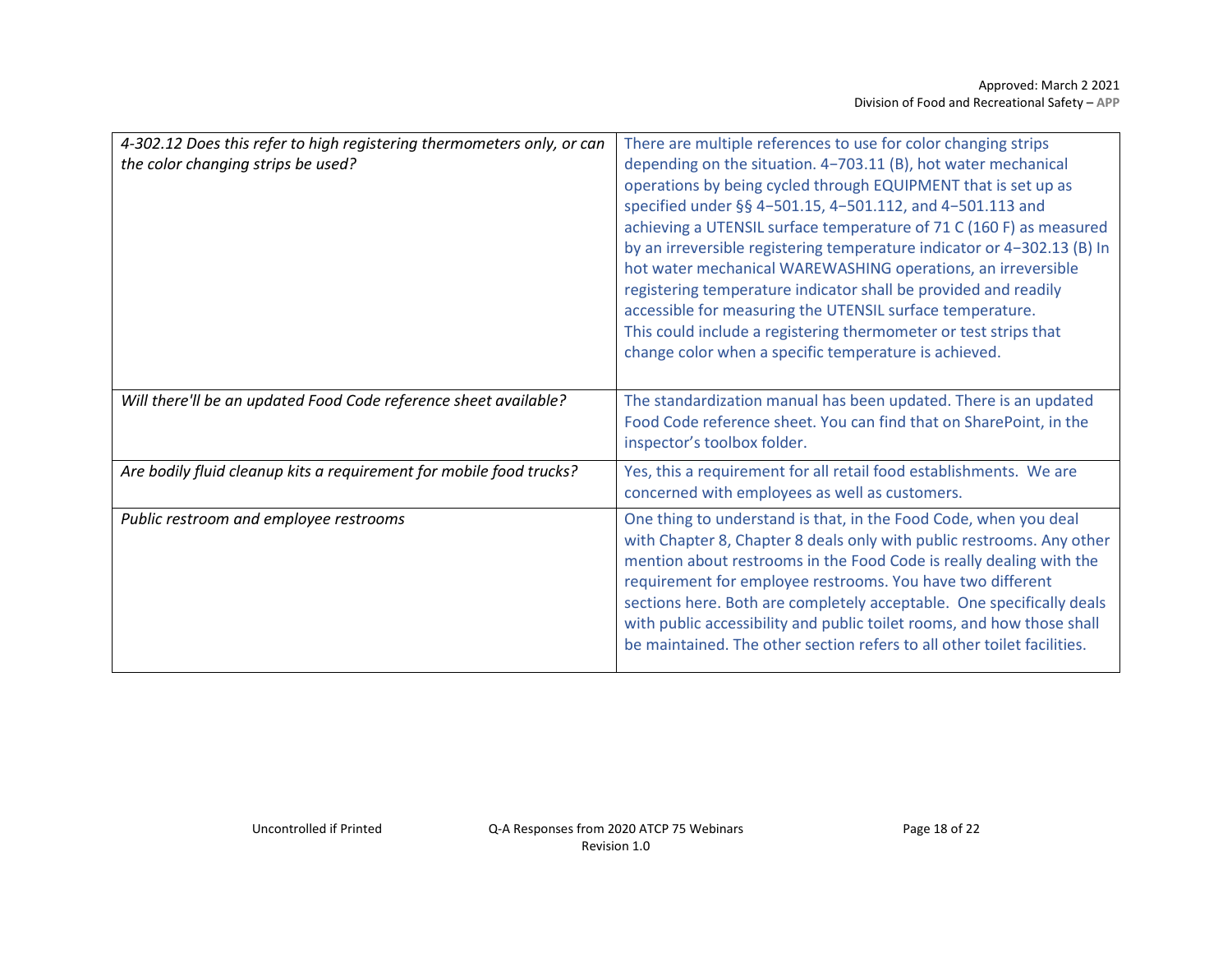| I have a question regarding washing and sanitizing returnables<br>provided by the establishment meant to be refilled. Does this apply to<br>beverages like coffee?                                                                                | Are you talking about the coffee mug itself? Yes. The Food Code has<br>some specific language on how to treat that. This is addressed in the<br>code. The Food Code refers to containers filled with food, and<br>containers filled with beverages. It says is that people can bring in<br>their own personal beverage containers to be refilled, and they can<br>be refilled by the customer or the employee, as long as it's done<br>through a contamination-free process. The only items that need to be<br>washed and sanitized before reuse, are containers used for TCS food<br>items.<br>For example, if I bring in my own container and have it filled with |
|---------------------------------------------------------------------------------------------------------------------------------------------------------------------------------------------------------------------------------------------------|---------------------------------------------------------------------------------------------------------------------------------------------------------------------------------------------------------------------------------------------------------------------------------------------------------------------------------------------------------------------------------------------------------------------------------------------------------------------------------------------------------------------------------------------------------------------------------------------------------------------------------------------------------------------|
|                                                                                                                                                                                                                                                   | won-tons and fried rice, that operator would have to clean and<br>sanitize the container before filling it with food and handing it back to<br>me.<br>For example, a special Packers promotion cup purchased at the<br>convenience store, where I'm taking it to be refilled, can be refilled by<br>the customer as long as it can be accomplished through a<br>contamination-free process.                                                                                                                                                                                                                                                                         |
| Under 4-301.16 for food prep sinks, may operators use their<br>warewashing sinks for cleaning or thawing, if they can demonstrate<br>the activity occurs above the flood rim of the sink?                                                         | If they can use a colander, or something that is above the flood rim of<br>the sink, then they certainly may use that sink for those other<br>activities, as long as there is no potential for contamination and<br>everything is clean and sanitary.                                                                                                                                                                                                                                                                                                                                                                                                               |
| Would putting up a Plexiglas barrier in between the third and fourth<br>compartment of a four-compartment sink be enough to consider it<br>separate?                                                                                              | There is the possibility of installing the barrier. Typically, that would<br>prohibit the faucet from being able to supply the other sink basins.<br>Have the operator apply for a variance to the Department, explain<br>the proposal in detail, and we will evaluate the variance request.                                                                                                                                                                                                                                                                                                                                                                        |
| Can the customer bring in their own container to fill up non TCS food,<br>such as almonds, granola, if they can do it without cross<br>contamination? What do you think about that, Jim? Can I bring in my<br>own bag and shovel almonds into it? | If it's a non-TCS food item, and they can do it through a<br>contamination-free process, it is not an issue.                                                                                                                                                                                                                                                                                                                                                                                                                                                                                                                                                        |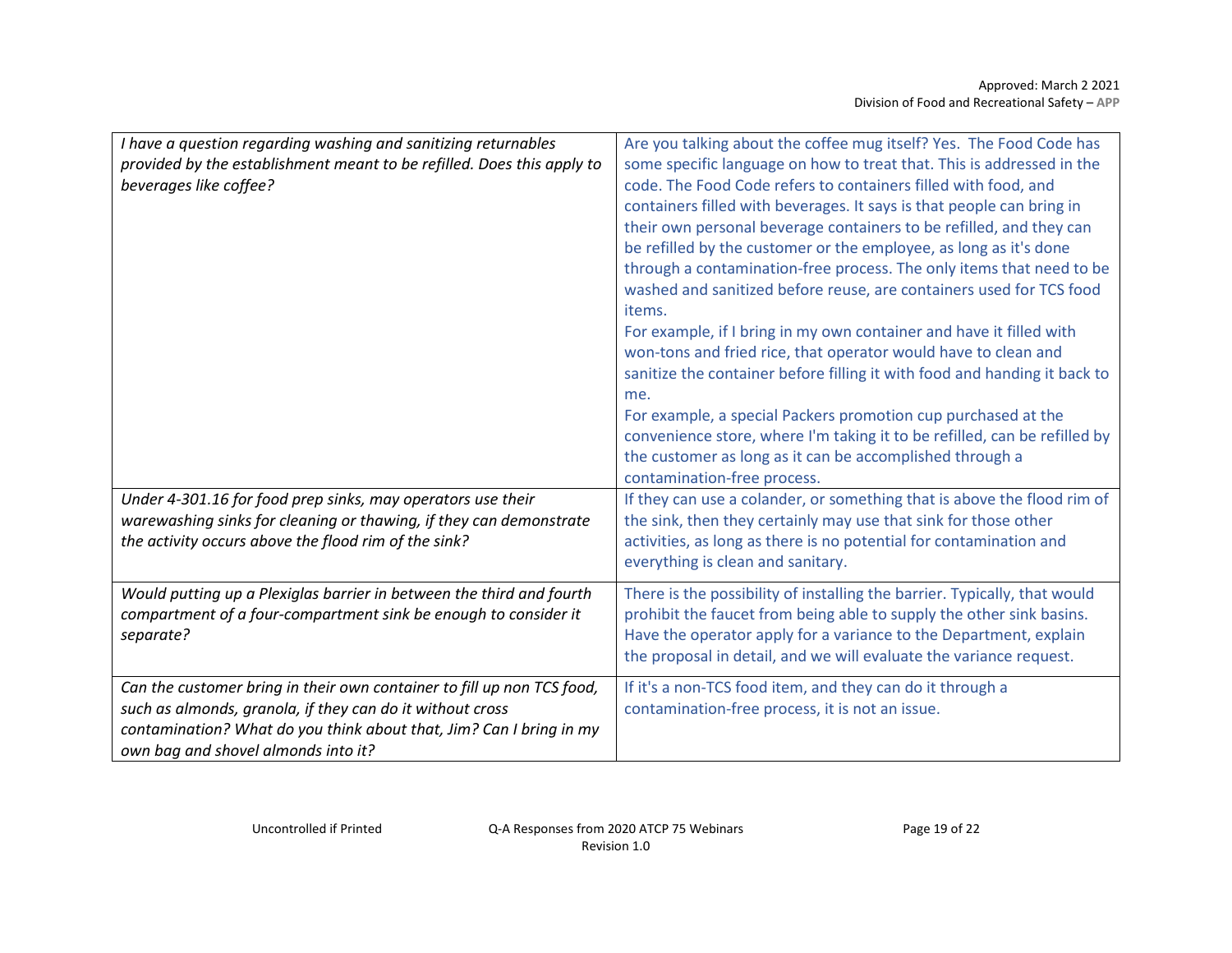| Would a basin of a three or four-compartment sink, which was not<br>used for warewashing and is only used for handwashing, need the<br>intent of a dedicated handwashing sink?                                     | To meet rule requirements they must designate the sink as either a<br>handwashing or warewashing sink. Suggest an action plan with the<br>operator to have another sink installed. They may have an<br>opportunity for a variance, but please contact the Retail Team before<br>offering this as an option. We have many questions about this<br>situation.                                                                                                                                                                                                                                                                                                                                                                     |
|--------------------------------------------------------------------------------------------------------------------------------------------------------------------------------------------------------------------|---------------------------------------------------------------------------------------------------------------------------------------------------------------------------------------------------------------------------------------------------------------------------------------------------------------------------------------------------------------------------------------------------------------------------------------------------------------------------------------------------------------------------------------------------------------------------------------------------------------------------------------------------------------------------------------------------------------------------------|
| Suggest training/webinar from HealthSpace team to ask similar                                                                                                                                                      | The suggestion has been forwarded to the HealthSpace team.                                                                                                                                                                                                                                                                                                                                                                                                                                                                                                                                                                                                                                                                      |
| questions to them. Focus on changes with new assessments issues<br>such as return visits from a routine inspection, billing changes due to<br>complexity changes                                                   |                                                                                                                                                                                                                                                                                                                                                                                                                                                                                                                                                                                                                                                                                                                                 |
| In the past, and a change of operator we were requiring the addition<br>of a food preparation sink. Now it seems a step backward if they can<br>go back to using a insert in the four or a three-compartment sink. | I think the important message is that food cannot be inserted below<br>the flood level rim of a three or four-compartment sink. Any type of<br>food preparation that involves food being below the flood level rim of<br>the sink, requires a food preparation sink. It's that simple. For<br>example, just washing a tomato or a head of lettuce can be done in<br>using a colander, above the flood level rim of the sink. Then they<br>don't need to have a separate food preparation sink. Inevitably, if an<br>operator is thawing below the flood level rim of the sink under<br>running water, whether it's fish or chicken or only soaking lettuce<br>leaves, that's going to require a separate food preparation sink. |
| So if the inspector decides to return to observe a corrected violation,                                                                                                                                            | Flag the visit as a follow up, and that would prevent it from being                                                                                                                                                                                                                                                                                                                                                                                                                                                                                                                                                                                                                                                             |
| do you have recommendations for how to enter this in HealthSpace to<br>avoid other violations from the routine inspection being triggered as a<br>repeat.                                                          | billable. We will explore this further to determine the correct<br>method.                                                                                                                                                                                                                                                                                                                                                                                                                                                                                                                                                                                                                                                      |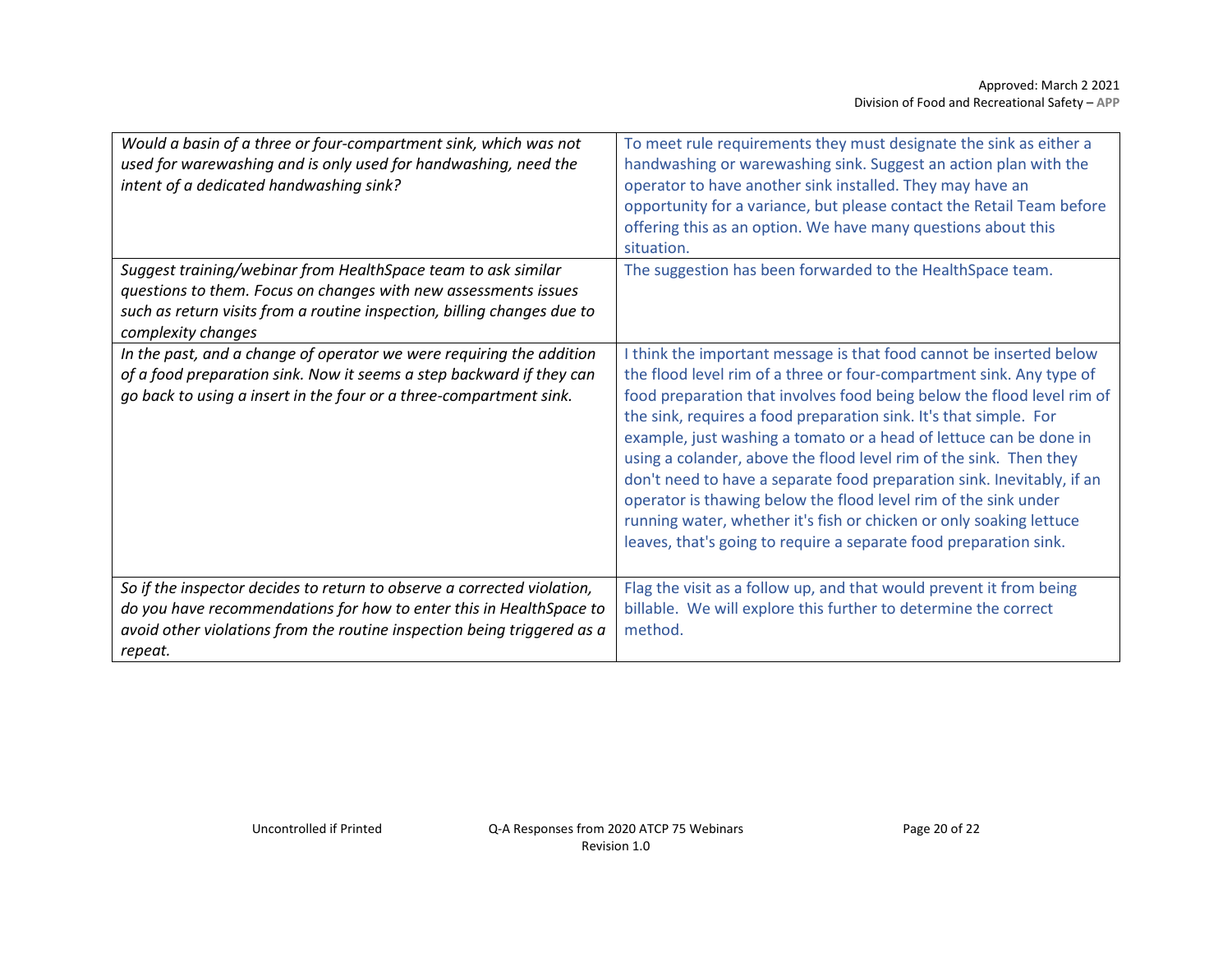| Do I need a variance or HACCP plan if I distribute seafood to another | The requirement for a variance or HACCP plan is dependent on a          |
|-----------------------------------------------------------------------|-------------------------------------------------------------------------|
| store under the same license holder.                                  | special process being performed on the product, not the fact that it is |
|                                                                       | being distributed. Internal distribution is covered under ATCP 75 and   |
|                                                                       | the requirement for safe distribution are covered under the             |
|                                                                       | <b>Wisconsin Food Code.</b>                                             |
|                                                                       | For example, if you are smoking fish, you are required to have a        |
|                                                                       | variance and HACCP plan regardless of whether the sales are made        |
|                                                                       | from your location or transported to locations under the same           |
|                                                                       | license.                                                                |